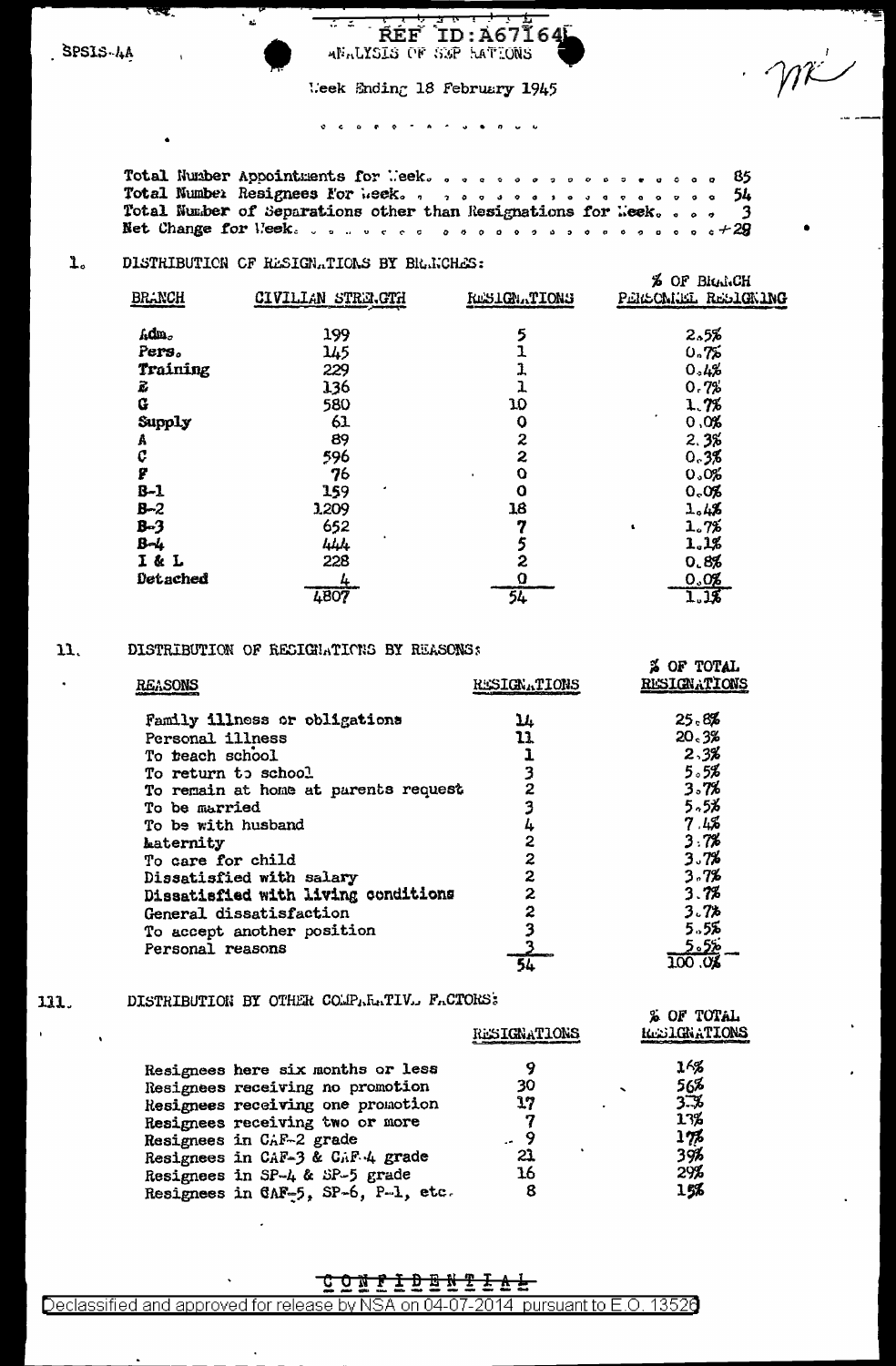

 $\mathbf{v}$ 

 $\overline{ }$ 

# REF ID: A67164 **GUNKALEALL**

ANALYSIS OF SEPARATIONS

Usek Ending 4 February 1945

. . . . . . . *. . .* . *.* .

 $\epsilon$  or BRANCH

المناسب المستور الأمر

### $\mathbf{1}_{\bullet}$ DISTRIBUTION OF RESIGNATIONS BY BRANCHES:

| <b>BRANCH</b> | <b>CIVILLAN STRUNGUH</b> | <b>RESIGNATIONS</b>     | PERSONIEL<br><b>RESIGNING</b> |
|---------------|--------------------------|-------------------------|-------------------------------|
| Adm.          | 186                      | $\ddot{\mathbf{z}}$     | 1.1%                          |
| Pers.         | 171                      | 3                       | 1.85                          |
| Training      | 170                      | 2                       | 1.2%                          |
| Ë             | 136                      | 3                       | 2.25                          |
| G             | 560                      | 9                       | 1.6%                          |
| Supply        | 60                       | 2                       | 3.3%                          |
| A             | 88                       | 2                       |                               |
|               | 576                      | Ŀ.                      | 2.3%                          |
| C<br>F        | 73                       | Ĵ,                      | 0.75                          |
| $B - 1$       | 259                      | 1                       | $\mathbf{1}_{o}$ 43           |
| $B = 2$       | 1220                     |                         | 0.65                          |
| $B=3$         | 653                      | 14                      | 1.1%                          |
| $B - L$       | 449                      | 11                      | 1.75                          |
| I & L         | 223                      | 9                       | 2.0 స                         |
| Detached      |                          |                         | 0.4%                          |
|               | . 42.<br>TOTAL           | <b>Contact Locustor</b> | <u>0.0%</u>                   |
|               | 4735                     | 64                      | 1.4%                          |

### DISTRIBUTION OF RESIGNATIONS BY REASONS:  $11<sub>o</sub>$

| Family illness or obligations<br>11.<br>17.2%<br>To return home at paroate' request<br>4.65<br>Personal illness<br>18<br>28,15<br>Dislike of climate<br>2<br>3.1%<br>To return to school<br>2<br>3.1%<br>To be married<br>6<br>\$∡9<br>To be with husband<br>6<br>9.4%<br>Maternity<br>1.6%<br>To care for child<br>1.6<br>To enter Cadet Nurse Corps<br>Ï,<br>1.65<br>To accept another position<br>9<br>14.1%<br>Generally dissatisfied<br>1.6%<br>Personal circumstances<br>$\mathcal{L}_e$ ol<br><b>ILD ANGELER COM</b><br>TOPAL | REASONS | <b>RFS IC NATIONS</b> | OF TOTAL<br>L<br>RESIGNATIONS |
|--------------------------------------------------------------------------------------------------------------------------------------------------------------------------------------------------------------------------------------------------------------------------------------------------------------------------------------------------------------------------------------------------------------------------------------------------------------------------------------------------------------------------------------|---------|-----------------------|-------------------------------|
|                                                                                                                                                                                                                                                                                                                                                                                                                                                                                                                                      |         | οć                    | $100o$ CE                     |

# 111. DISTRIBUTION BY OTHER COMPARATIVE FACTORS:

|                                                                                                                                                                                                                                                                                        | <b>KISTGFATIONS</b>                  | 2 OF TOTAL<br><b>RESIGNATIONS</b>                    |
|----------------------------------------------------------------------------------------------------------------------------------------------------------------------------------------------------------------------------------------------------------------------------------------|--------------------------------------|------------------------------------------------------|
| Resignees here six months or less<br>Resignees receiving no pronotion<br>Resignees receiving one promotion<br>Resignees receiving two or more<br>Resignees in CAF-2 grade<br>Resignees in CAF-3 & CiF-4 grade<br>Resignees in SP-4 & SP 9 grade<br>Resignees in CAP-5, SP-6, 9-1, etc. | 32<br>29<br>13<br>8<br>32<br>15<br>Q | 148<br>50%<br>30%<br>20%<br>13%<br>50%<br>235<br>1/6 |

# **CONEIBENT&L**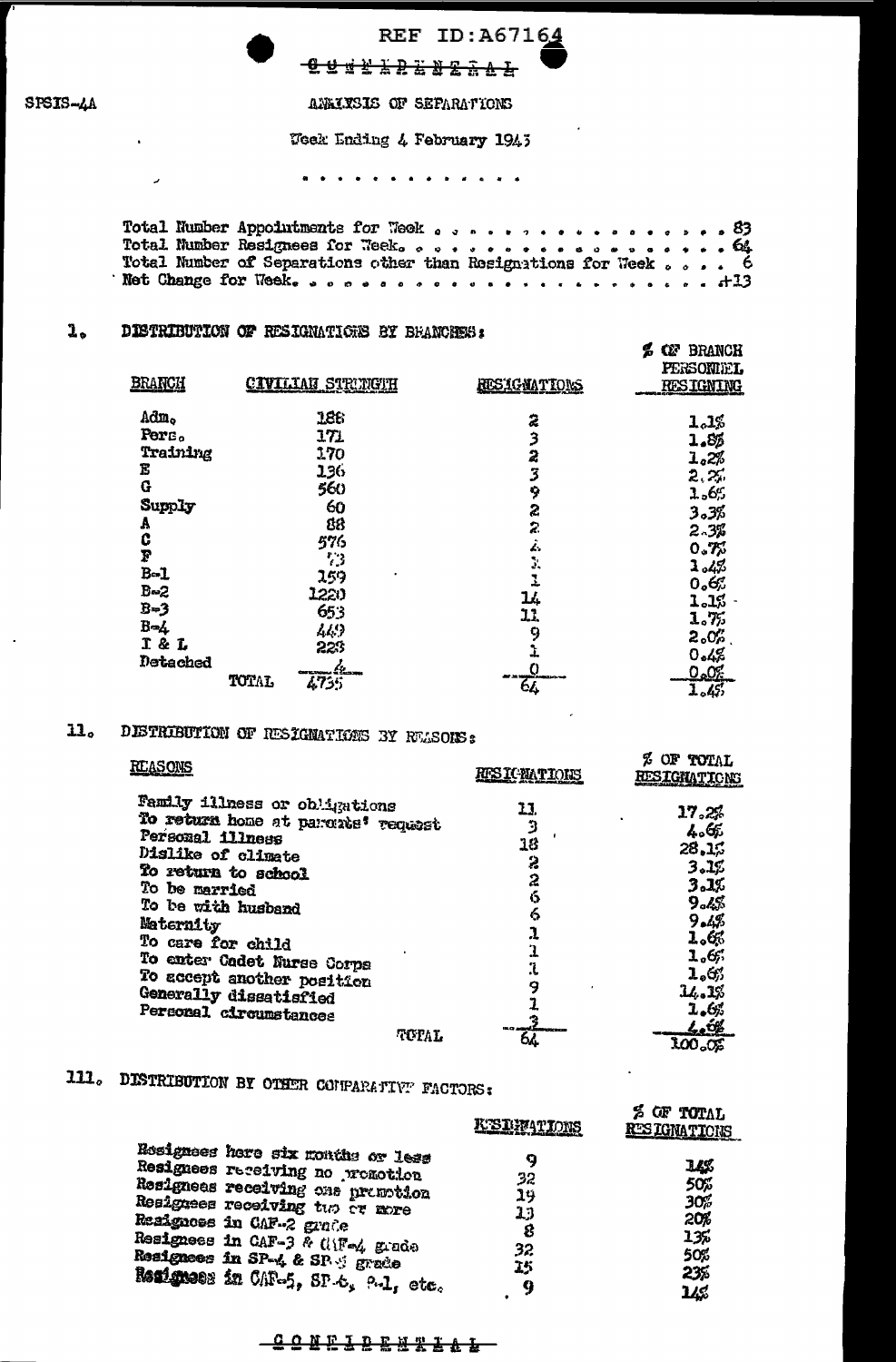# REF ID:A671

 $\hat{W}$ 

**% OF BEARCH** 

 $\ell$   $\sim$   $\alpha$   $\sim$ 

 $- C O N F \lambda D + H T \ddot{x} A L$ 

ANALYSIS OF SEPARATIONS

# Month Ending 31 January 1945

. . . **. . . . . . .** . . . .

### DISTRIBUTION OF RESIGNATIONS BY BRANCHES:  $I<sub>o</sub>$

| <b>BRANCH</b>    | <u>CIVILIAN STRENGTH</u>    | <b>RUSIGHATIONS</b> | <b>PERSONNEL</b><br><b>R'SIGNING</b> |
|------------------|-----------------------------|---------------------|--------------------------------------|
| Ada.             | 191                         | 7                   | 4.2%                                 |
| Pers.            | 169                         | 5                   | 3.0%                                 |
| Training         | 150                         | $\ddot{\circ}$      | 4.0%                                 |
| Έ                | 134                         | 20                  | 7.5 <sub>1</sub>                     |
| G                | 562                         | 31.                 | うっちゃ                                 |
| Supply           | 62                          | 2                   | 1.65                                 |
| А                | 89                          | 5                   | 5.6%                                 |
| G                | 572                         | 10                  | 3.1%                                 |
| P                | 72                          | ∼                   | 4.25.                                |
| $B-1$            | 153                         | 11                  | 4.45                                 |
| $B-2$            | 1210                        | 4                   | $3 - 9$                              |
| B <sub>o</sub>   | 653                         | 21                  | 3.8%                                 |
| $B - L$          | 450                         | יב                  | 3.87                                 |
| I & L            | 229                         | U,                  |                                      |
| Detached Service |                             | "                   | 2.65                                 |
|                  | uraa xirin<br>4705<br>TOTAL | <b>LIGATIONSHIP</b> | <u>೦.೦ೱ</u>                          |
|                  |                             | 183                 | 4.0%                                 |

### $13<sub>a</sub>$ DISTRIBUTION OF RESIGNATIONS BY REASONS:

| <b>REASONS</b>                        | <b>RESIGNATIONS</b> | OF TOTAL<br>RESIGNATIONS |
|---------------------------------------|---------------------|--------------------------|
| Family illness or obligations         | 70                  | 21.27                    |
| Returning home at parent:' request    | ŋ                   | 2.65                     |
| Personal illness                      | أذوا                | 28.0F                    |
| To return to school                   | 20                  | 20.5%                    |
| To teach school                       | 15                  | 3.2%                     |
| To be married                         | ئىلا                | 8,5%                     |
| To be with busined                    | 29                  | 10,1%                    |
| Maternity                             |                     | 2.1%                     |
| To care for child                     |                     | 1,62                     |
| To accept another position            | ၇                   |                          |
| To enter Hilitary or Maritime Service | Ĵ.                  | 4.87                     |
| To enter Cadet Nurses' Corps          |                     | 1.1%                     |
| <b>Horseichness</b>                   |                     | 1.68                     |
| Family moving to other locality       |                     | $0.57$ .                 |
| Generolly dissatisfied                |                     | 0.52                     |
| Personal reasons                      |                     | 1.67                     |
| TOTAL                                 | 1E)                 | 2,1%<br>100.05           |

# 111. DISTRIBUTION BY OTHER CONDARATIVE FACTORS:

|                                    | RESIGNA   IOIS | A VE IVIND<br>RESIGNATIONS |
|------------------------------------|----------------|----------------------------|
| Resignees here six months or less  | 33             | 17                         |
| Resignees receiving no promotion   | 88             | ሬኧ                         |
| Resignees receiving are promotion  | 71             | 38\$                       |
| Resignees receiving two or more    | 33             | $25^\circ$                 |
| Resignees in CAF-2 grade           | 26             | 13%                        |
| Resignees in CAF-3 & CAF-4 grade   | 220            | 585                        |
| Resignees in SP-4 & SP-5 grade     | 34             | 185                        |
| Resigness in CAF-5, SP-6, P-1, et- | 19             | 118                        |

## <del>1988322321AL</del>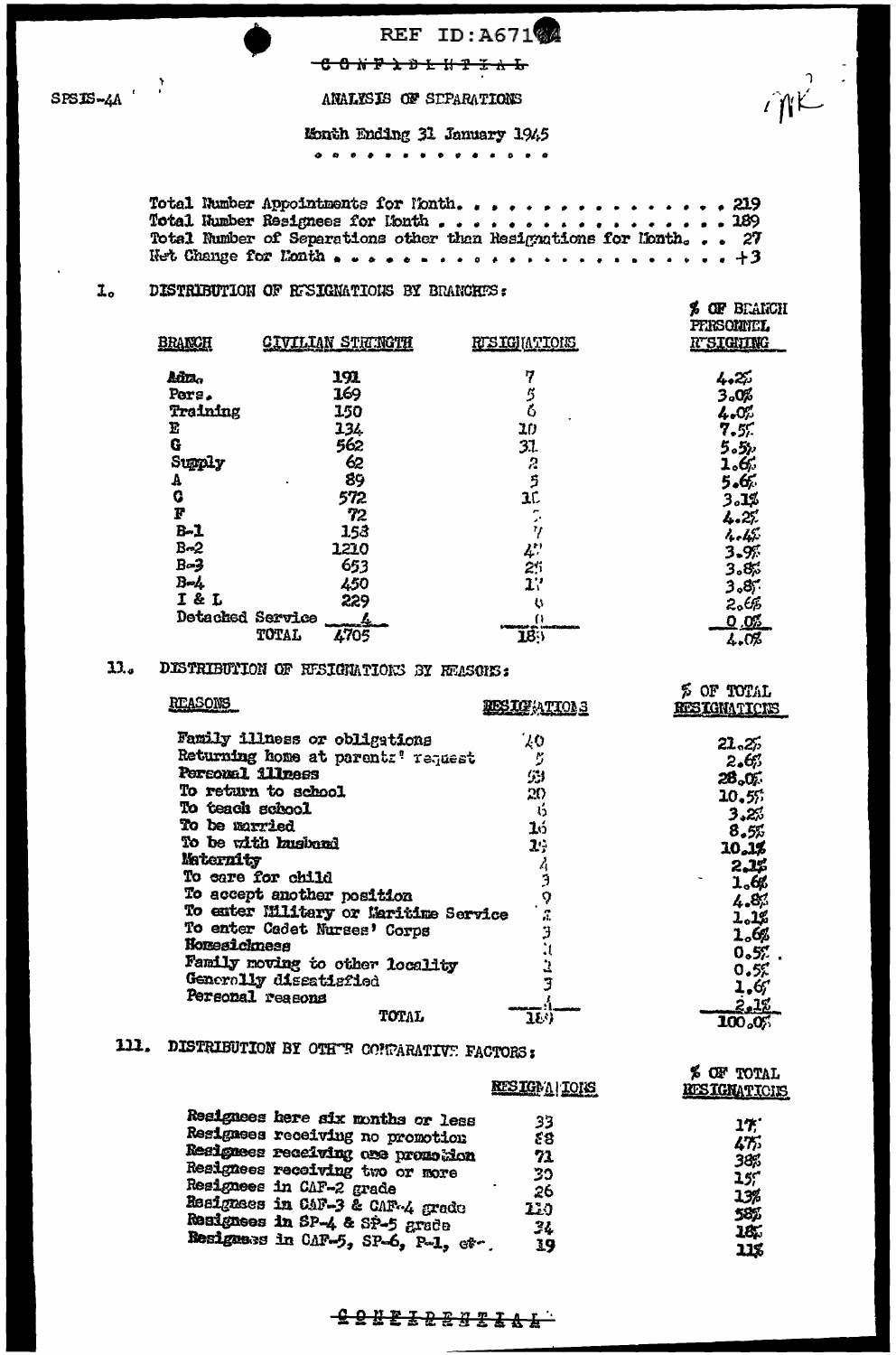**REF ID: A67164** 

## $SHS - \Lambda$

# **BONEXAN STIAN**

ANALYSIS OF LULARATICIS

Wek Ending 26 January 1945

Total Number Appointments for Works . . . . . . . . . . . . . . 35 Het Change for Wask research received a conservation of the

 $5$  or eranch

#### $1<sub>o</sub>$ DISTRIBUTION OF HUBIGMATIONS AN ERANCHUS:

| BRAHCH                  | <b>CIVILLE LE STREMETE L</b> | <b>REGION TIONS</b>     | PERONNEL<br>RESIGNINIC. |
|-------------------------|------------------------------|-------------------------|-------------------------|
| Adn.                    | 194                          | 1                       | $C - 57$                |
| Pers,                   | 167                          | 1                       | 0.62                    |
| Training                | 143                          | 2                       | $1 - 15$                |
| E                       | 138                          | Ĵ,                      | 0.7%                    |
| $\overline{\mathbf{G}}$ | 568                          | 5                       | 0, 9/2                  |
| Supply                  | 62                           | Ó                       |                         |
| A                       | 89                           | l.                      | 2.1%                    |
| Ċ                       | 568                          | 4                       | $C_{\alpha}$            |
| $\overline{F}$          | 72                           | 0                       |                         |
| $R - 1$                 | 159                          | A                       | $v_{\circ}$ 6%          |
| B <sub>2</sub>          | 1208                         | 8                       | 0.77                    |
| $E-3$                   | 659                          | 4                       | 0.65                    |
| $B-1$                   | 459                          | Ż                       | U, Z                    |
| $I \cong J$             | 229                          | $\overline{\mathbf{z}}$ | 0.92                    |
| Detached                |                              | .ହ                      | <u>_0</u>               |
|                         | 4719<br>TOTAL                | $\overline{32}$         | 0.7%                    |

### DISTRIPUTION OF RESIGNATIONS EX & MSONS:  $\mathbf{J}$ .

|                                 | <b>ELSIGATIONS</b> | S OF TOTAL<br><b>RESIGNATIONS</b> |
|---------------------------------|--------------------|-----------------------------------|
| Family illness or coligations   |                    | 235                               |
| Personal illness                | 8                  | 25%                               |
| To return to school.            | 3                  | 10%                               |
| To be married                   | Ġ                  | 10%                               |
| To be with husband              | b                  | 185                               |
| <b>Joining Merchant Harines</b> |                    | په                                |
| Joining Hurses Cadet Corps      |                    | 翌                                 |
| "OP                             |                    |                                   |

# 111. DISTRIBUTION BY OTHER COMPARE WAT TACTURS:

|                                     | <b>PIE SIGI ATIONS</b> | OF TOTAL<br>RUSICNATIONS |
|-------------------------------------|------------------------|--------------------------|
| Resignees here six months or leas   | -1                     | 10%                      |
| Resignees receiving no pronotivn    | ľι                     | 345                      |
| Resignees receiving one promotion   | 13                     | 565                      |
| Realgees receiving two or mose      | 3                      | <b>10%</b>               |
| Resignees in CAF.2 grade            |                        | 10%                      |
| Resignees in CAF-3 & CAF-4 grade    | ۵Ó                     | بمندح                    |
| Resignees in SP-A & CP-5 smade      | 5                      | $\sim$ $\sim$<br>$1.5\%$ |
| Resignees in C/F-5, SP-6, P-1, etc. | 4,                     | 12%                      |

\_<del>0 Q X & & Q & & ? & & & \_</del>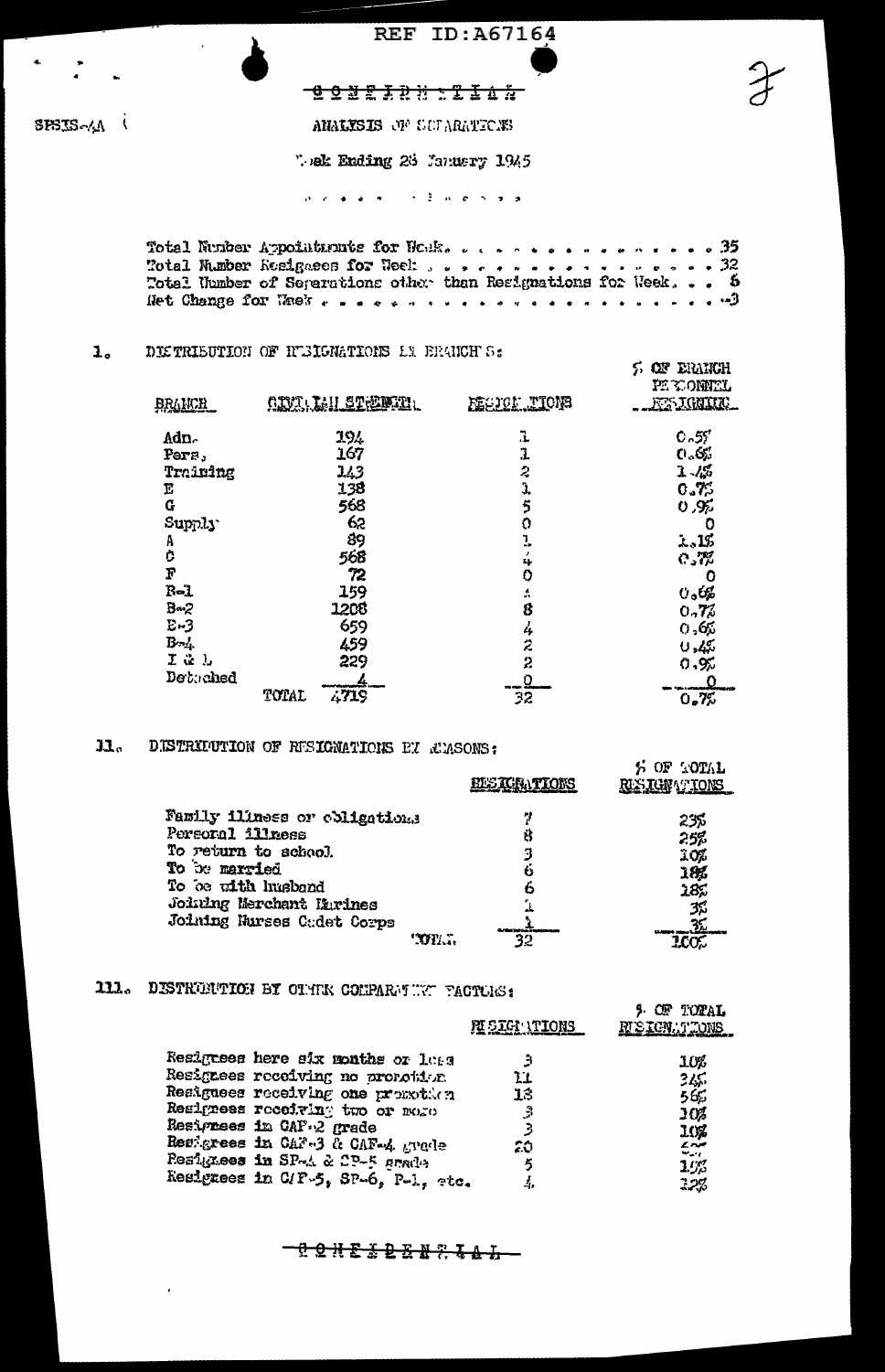REF ID: A67164 <del>221.22. . . . 168</del> ANALYSIS OF SEPARATIONS Week Unding .3. Sanuary 1945 . . **. . . . . . . . .** . . .

 $\mathbf{A}^{\mathbf{1}}$ Totel Humber Appointments for Wesk, . . . . . . . . . . . . . . 25  $\dot{7}$ 

### DISTRIBUTION OF RESIGNATIONS BY BRANCHES:  $\mathbf{L}_0$

| <b>BRANCH</b> | CIVILLAN STRENGTH | RTSIGNATIONS   | <b>PERSONNEL</b><br><b>RUSICILING</b> |
|---------------|-------------------|----------------|---------------------------------------|
| Adm.          | 195               | 2              | 1.0%                                  |
| Pers.         | 173               | 1              | 0.67                                  |
| Training      | 153               | 0              |                                       |
| E             | 138               | 2              | $\mathbf{1.5}$                        |
| G             | 563               | 2              | 0.37                                  |
| Supply        | 62                | O              | O                                     |
| A             | 87                | 1              | 1.1%                                  |
| Ġ             | 569               | Ą.             | 0.65                                  |
| F             | 70                | $\overline{1}$ | 1.4%                                  |
| $B - 1$       | 159               | 1              | 0.6%                                  |
| $B - 2$       | 1211              | $\mathbf{3}$   | 0.25                                  |
| $B - 3$       | 646               | 4              | 0.65                                  |
| $R - L$       | 460               | 3              | 0.6,                                  |
| I&L           | 230.              |                | 0.45                                  |
|               | 4721<br>TOTAL     | 25             | 0.57                                  |

**S OF BRANCH** 

% OF TOTAL

### 11. DISTRIBUTION OF RESIGNATIONS BY RUASONS:

| <b>REASONS</b>                | <b>RESTONATIONS</b> | RESIGNATIONS |
|-------------------------------|---------------------|--------------|
| Family illnoss or obligations | 2                   | 8%           |
| Personal illness              | 6                   | 243          |
| To return to school           | 6                   | 24\$         |
| To be married                 | 3                   | 12%          |
| To be with husband            | 2                   | 86           |
| <b>Eaternity</b>              | 1                   | 4%           |
| To care for child             |                     | 4%           |
| Homesickness                  |                     |              |
| To accept another position    | 2                   | 4%<br>8%     |
| To enter Ellitary Service     |                     | -42          |
| <b>TOTAL</b>                  | 25                  |              |

### 111. DISTRIBUTION BY OTHER CONPARATIVE FACTORS:

|                                     | <b>RESIGNATIONS</b> | % OF TOTAL<br>RUSIGNATIONS |
|-------------------------------------|---------------------|----------------------------|
| Resignees here six months or less   |                     | 16%                        |
| Resigness receiving no promotion    | 8                   | 32%                        |
| Resignees receiving one promotion   | 12                  | 48.                        |
| Resignees receiving two or nore     | 5                   | 20%                        |
| Resignees in CAF-2 grade            |                     | 24%                        |
| Resignees in CAF-3 & CAF-4 grade    | 13                  | 525.                       |
| Resignees in SP-4 & SP-5 grade      | 2                   | 8,                         |
| Resignees in CAF-5, SP-6, P-1, ctc. |                     | 16.                        |

<del>Q Q N E ∑ Q 2 U Z Z & & T</del>

SPSIS-4A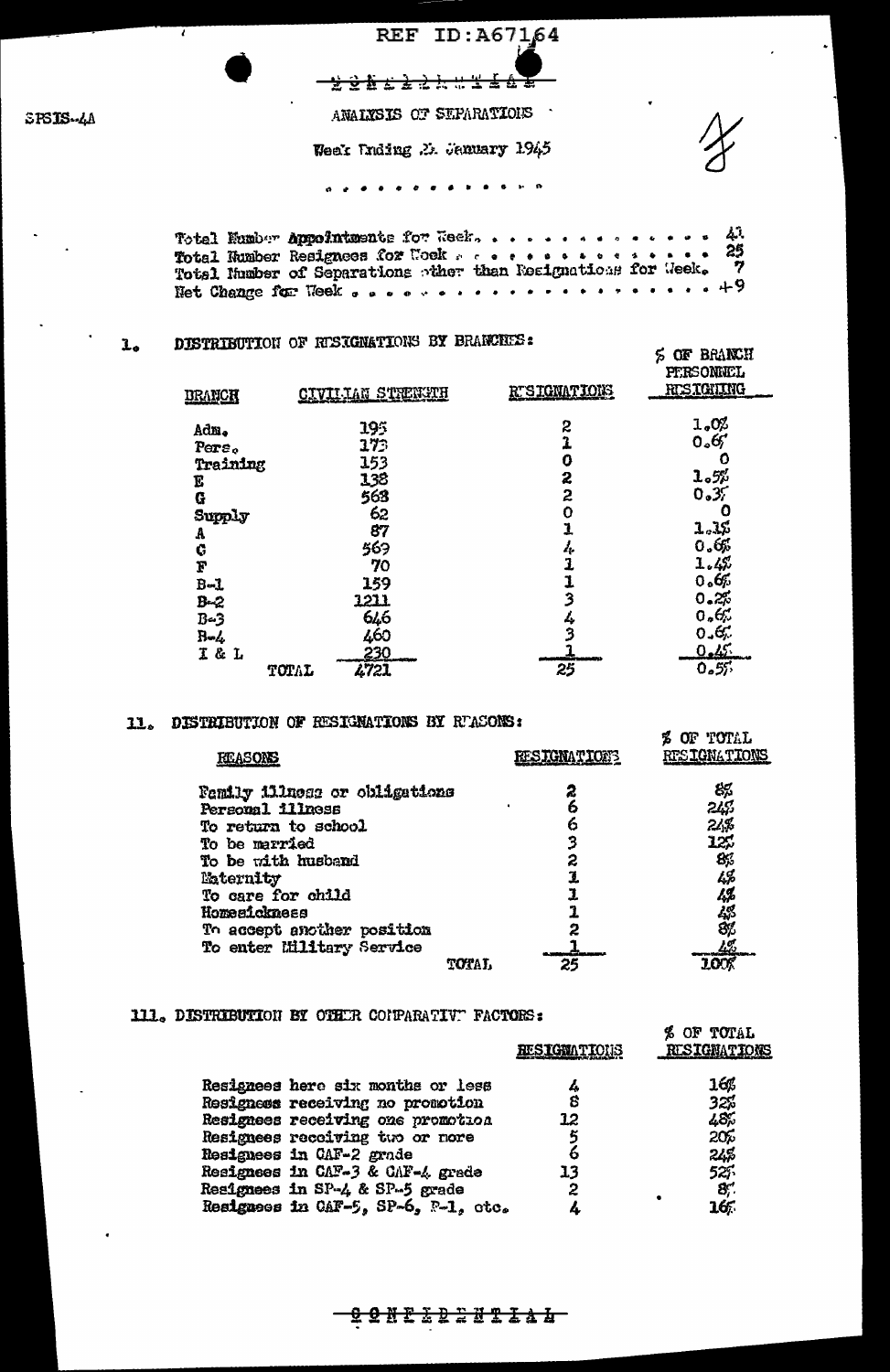SPSIS-4A!

▽

REF ID: A67164 <u> 893810538344</u>

 $\omega\tilde{c}$ 

اد<br>أن

"

ANALYSIS OF SEPARATIONS

Week Ending 11 February 1945

. . . . . . . . . . . . . . .

Total Number Appointment: for Weck , , , , , , , , , , , , , , , 72  $\bullet$  $\frac{2l}{3}$ Not Change for Week, cooperative areas perceived  $. 45$ 

 $\mathbf{1}$  .

#### $\mathbf{I}$ . DISTRIBUTION OF RESIGNATIONS BY ERANCHES:

| <b>B'ANCH</b> | <b>GIVILIAN STREAGTH</b> | <u>RESIGNATIONS</u>                    | <b>BRANCH</b><br>Œ<br>PENTOWNEL RESITTING |
|---------------|--------------------------|----------------------------------------|-------------------------------------------|
| Adm.          | 183                      | 5<br><b>n</b>                          | 2.7%                                      |
| Pers.         | 167                      | O                                      | ೦್ಯ೦ಬ                                     |
| Training      | 186                      | 3                                      | 1,65                                      |
| B             | 138                      | پر                                     | 1.4%                                      |
| Ġ             | 580                      | 4                                      | 0.75                                      |
| Supply        | 67.                      | J.                                     | 1.6%                                      |
| A             | 89                       | 0                                      | 0.0%                                      |
| Ç             | 586                      |                                        | 0.25                                      |
| P             | 75                       | 1                                      | 1.3%                                      |
| $B-1$         | 159                      | 0                                      | 0.0%                                      |
| $B - 2$       | 1216                     | 4                                      | 0.3%                                      |
| B=3           | 656                      | 0                                      | $O_{\phi}O_{\rho}^{\vee}$                 |
| $B=4$         | 446                      | 2                                      | 0.4%                                      |
| I & L         | 229                      |                                        | 0.4%                                      |
| Detached      | er Stan                  | <b>Litt maker it was a time to the</b> | $\Omega_{\rm e}$                          |
|               | <b>LTT</b>               | 24                                     | 0.55                                      |

### $11<sub>o</sub>$ DISTRIBUTION OF RESIGNATIONS BY REASONS:

| REASONS                                                                                                                                                                                                                                                                                                                                          | RESIGNAY IONS                                   | OF TOTAL<br><b>EES IGNATIONS</b>                                                                                            |
|--------------------------------------------------------------------------------------------------------------------------------------------------------------------------------------------------------------------------------------------------------------------------------------------------------------------------------------------------|-------------------------------------------------|-----------------------------------------------------------------------------------------------------------------------------|
| Family illness or chifgations<br>Personal illnoss<br>To remain at home at parents' request<br><b>To be married</b><br>To be with husband<br>Maternity<br>To care for child<br>Dialike of alimate and living conditions<br>General dissatisfaction<br>To accept another position<br>Unable to get along with failow employees<br>Personal reasons | 3<br>£,<br>1<br>4.<br>2<br>2<br>ucaine a<br>24. | 12.45<br>25.0%<br>4.25<br>16.6%<br>8.3%<br>8.35<br>h. 2%<br>4.2%<br>4=28<br>402%<br>نكبر بركم<br>28ء کی<br>100 <sub>o</sub> |
|                                                                                                                                                                                                                                                                                                                                                  |                                                 |                                                                                                                             |

## 111. DISTRIBUTION BY OTHER COMPARATIVE FACTORS:

|                                     | <b>NESTANATIONS</b> | <b>S OF TOTAL</b><br>HESTONATIONS |
|-------------------------------------|---------------------|-----------------------------------|
| Resignees here six months or less   |                     | 21%                               |
| Resignees receiving no promotion    | 14.                 | 58%                               |
| Resignees receiving one promotion   | 5                   | 21%                               |
| Resignees receiving two or more     |                     | 21%                               |
| Resignees in CAF-2 grade            | z,                  | $1\%$                             |
| Reaigness in CAF-3 & CAF-4 grade    | 75                  | 62%                               |
| Resigness in SP-4 & SP-5 grade      | ٦                   | 135                               |
| Resignees in CAF-5, SP-6, P-1, ets. |                     | 85                                |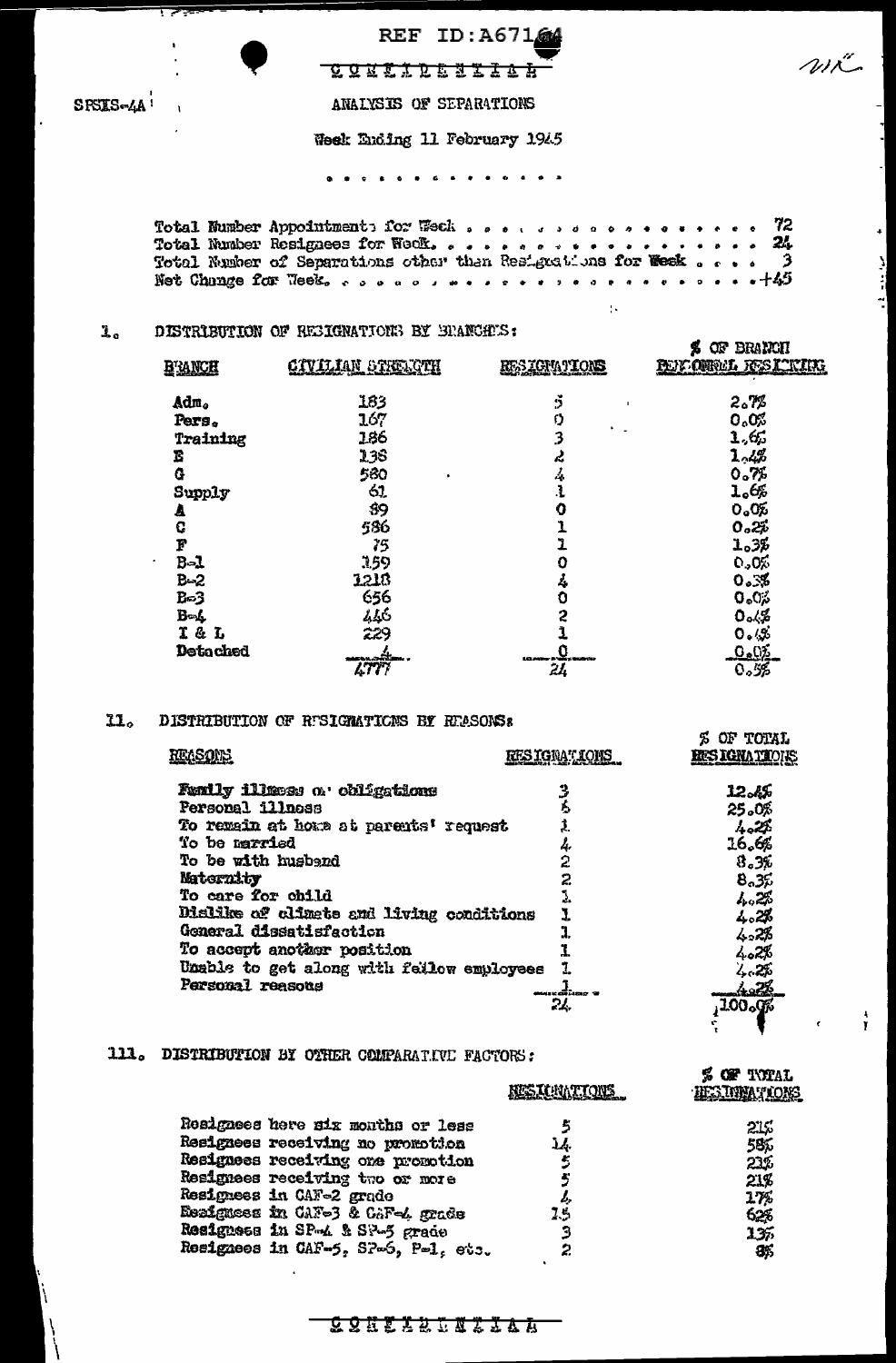| SPSD-4A |  |
|---------|--|

 $\epsilon_{\rm{max}}$ 

 $\sim$ 

 $\eta r$ 

% OF BRANCH

ANALYSIS OF SEPARATIONS

**Teek Ending 7 January 1945** 

. . . . **. . . . .** . . . .

Total Number Appoixtments for Neek . . . . . . . .  $\frac{59}{43}$  $\bullet$ 5 

#### DISTRIBUTION OF RESIGNATIONS BY BRANCHES:  $2<sub>o</sub>$

| <b>BRANCH</b> | <b>CIVILIAN STRENGTH</b> | <b>RESIGNATIONS</b>     | <b>PERSONNEL</b><br><b>RESIGNING</b> |
|---------------|--------------------------|-------------------------|--------------------------------------|
|               |                          |                         |                                      |
| Adm.          | 199                      |                         | 0.55                                 |
| Pers.         | 166                      | 2                       | 1.2%                                 |
| Training      | 125<br>٠                 |                         | 0.8%                                 |
| Ŀ             | 136                      |                         | 0.7%                                 |
| G             | 579                      | 6                       | 1.05                                 |
| Supply        | 58                       | 1                       | 1.7%                                 |
| A             | 88.                      | 2                       | 2.3%                                 |
| C             | 575                      | 2                       | 0.3%                                 |
| P             | 60                       | $\overline{\mathbf{1}}$ | 1.65                                 |
| $B - I$       | 161                      | 2                       | 2.3%                                 |
| $B-2$         | 1225                     | 17                      | 1.3%                                 |
| $B=3$         | 640                      | 4                       | 0.6%                                 |
| $B - L$       | 464                      | 2                       | 0.45                                 |
| I & L         | 233                      | 1                       | 0.45                                 |
| Unassigned    |                          | 0                       |                                      |
|               | 4710<br>TOTAL            | 43                      | 0.97                                 |

### 11. DISTRIBUTION OF RESIGNATIONS BY REASONS:

| <b>REASONS</b>                | <b>RESIGNATIONS</b> | OF TOTAL<br>RESIGNATIONS |
|-------------------------------|---------------------|--------------------------|
| Family illness or obligations | 14                  | 33,06                    |
| Personal illness              | 11                  | 26.0%                    |
| To return to school           |                     | 11.0%                    |
| To teach school               |                     | 2.45                     |
| <b>To be married</b>          | 2                   | 4.6%                     |
| To be with husband            |                     | 16.0%                    |
| Family moving                 |                     | 2.45                     |
| Joining Cadet Nurses' Corps   |                     | 2.35                     |
| Personal reasons              |                     | 2.35                     |
| TOTAL                         |                     | 100,05                   |

### 111. DISTRIBUTION BY OTHER COMPARATIVE FACTORS:

|                                     | <b>RTSIGNATIONS</b> | <b>UP TUTAL</b><br><b>RESIGNATIONS</b> |
|-------------------------------------|---------------------|----------------------------------------|
| Resignees here six months or less   | 17                  | 405                                    |
| Resignees receiving no promotion    | 26                  | 60%                                    |
| Resignees receiving one promotion   | 13                  | 30K                                    |
| Resignees receiving two or more     | 4                   | 10%                                    |
| Resignees in C.F.-2 grade           | 3                   | $\gamma_{\scriptscriptstyle\! D}$      |
| Resignees in CAF-3 & CAF-4 grad     | 29                  | 68%                                    |
| Resignees in SP-4 & SP-5 grado      | 10                  | 23%                                    |
| Resignees in CAF-5, SP-6, P.1, etc. |                     | 2%                                     |

<u>CONFIDENTILL</u>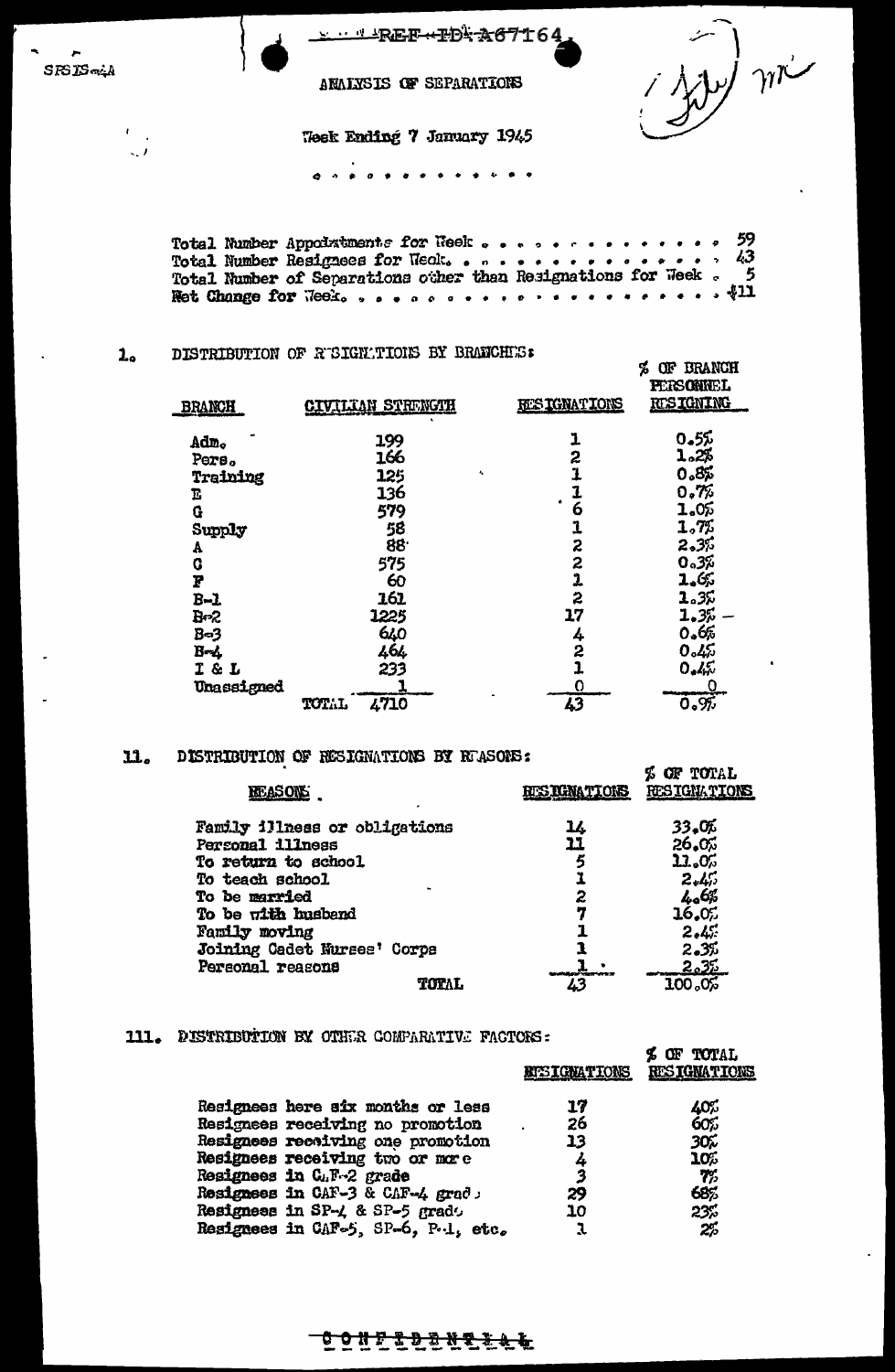enere ...

<u>REF</u> <u>ID:A67164</u>

ANALYSIS OF SEPARATIONS

Week Inding 31 December 1944

. . . . . . . . . *. .* . . .

 $.19$ Total Number Appointments for Week . . . . . . . . . .  $\bullet$ 42 Total Number Resignees for Week, . . . . . . . . . . . . . .  $\overline{\mathbf{B}}$ Total Number of Separations other than Resignations for Week..  $-31$ 

L OF BRANCH

**CON BOULT** 

### DISTRIBUTION OF REGIGNATIONS BY BRANCHES:  $\mathbf{L}_2$

| BRANCH         | <b>CIVILIAN STRENCTH</b> | RESIGNATIONS | PERSONNEL<br><b>RESIGNING</b> |
|----------------|--------------------------|--------------|-------------------------------|
| Adm.           | 220                      | 4            | 1.8%                          |
| Pers.          | 142                      | 2            | 4%ء1                          |
| Training       | 95                       | 4            | 4.2%                          |
| Ē              | 136                      | Э            | 2.2%                          |
| G              | 582                      | 1            | 0.2%                          |
| Supply         | 59                       | 0            |                               |
| Å              | 90                       | 2            | 2.2%                          |
| G              | 579                      | 2            | 0.3%                          |
| F              | 59                       | $\hat{z}$    | 3,4%                          |
| $B-1$          | 163                      | ٥            |                               |
| $B = 2$        | 1232                     | 6            | 0.5%                          |
| $B-3$          | 640                      | Э            | 0,5%                          |
| $B-4$          | 468                      | 11.          | 2.4%                          |
| <b>I&amp;L</b> | 234                      |              | <u>o.X</u>                    |
| TOTAL          | 4699                     | 42           | 0.95                          |

### 11. DISTRIBUTION OF RISIGNATIONS BY RIASONS:

| <b>RTASONS</b>                     | <b>BESIGNATIONS</b> | <b>Z OF TOTAL</b><br><b>RESIGNATIONS</b> |
|------------------------------------|---------------------|------------------------------------------|
| Family illness or obligations      | 6                   | 14.05                                    |
| Personal illness                   | 4                   | 10.0%                                    |
| To return to school                | 13                  | 29.08                                    |
| To teach school                    | 1                   | 2.3%                                     |
| <b>To be married</b>               |                     | 7.0%                                     |
| To be with husband                 | در در در            | 7.0L                                     |
| Naternity                          |                     | 2.3%                                     |
| To care for children               | ı                   | 2.3%                                     |
| Returning home at parents' request | 4                   | 10.0%                                    |
| <b>Transportation difficulties</b> | J.                  | 2.3%                                     |
| Unsatisfactory living conditions   | 1                   | 2,22                                     |
| Insufficient salary                | 1                   | 2,2%                                     |
| To accept another position         | 2                   | 5.0%                                     |
| Entering Gadot Nurses Corps        |                     | 2.zL                                     |
| Personal problems                  |                     | <u>2.26</u>                              |
| TOTAL                              | 42                  | 100.0%                                   |

## 111. DISTRIBUTION BY OTHER COMPARATIVE FACTORS:

|                                                                       | <b>RESIGNATIONS</b> | R AR TATUM<br>RES.TGHATIONS |
|-----------------------------------------------------------------------|---------------------|-----------------------------|
| Resignees here aix months or less                                     | Đ                   | 145                         |
| Resignees receiving no promotion                                      | 31                  | 74\$                        |
| Resignees receiving one promotion                                     | 8                   | 19\$                        |
| Resignees receiving two or nore                                       |                     | 75                          |
| Resignees in CAF-2 grade                                              | 9                   | 22%                         |
| Resignees in CAF-3 & CAF-4 grade                                      | 27                  | 645                         |
|                                                                       |                     | 12%                         |
| Resignees in SP-4 & SP-5 grade<br>Resignees in CAF-5, SP-6, P-1, etc. |                     | 2%                          |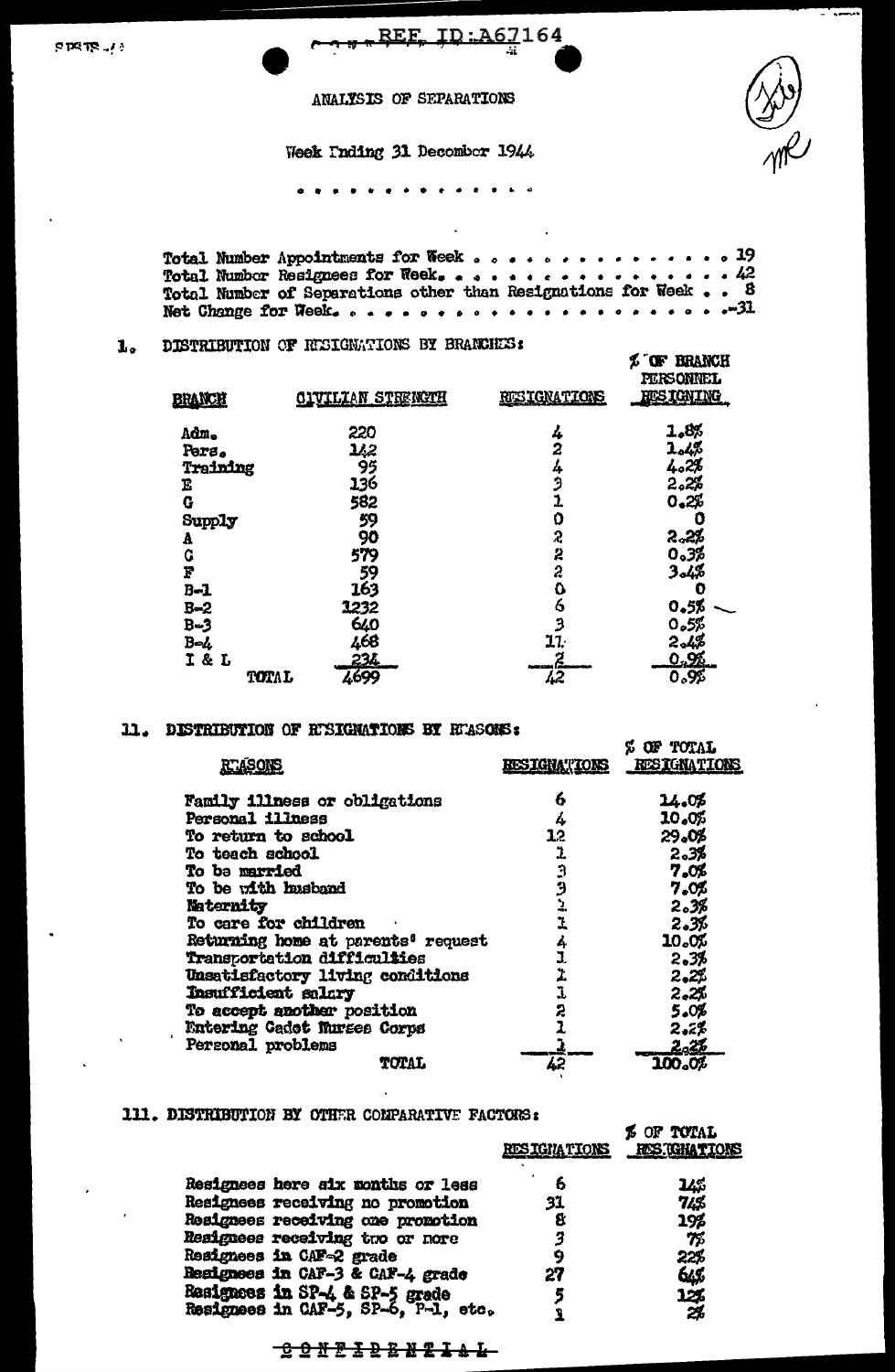**WHAT REF TD: A67164** ANALYSIS OF SEPARATIONS

 $\epsilon$ 

Nonth Ending 31 December 1944 

Total Number of Separations other than Resignations for Lonth... 27 

#### $\mathbf{I}_{o}$ DISTRIBUTION OF RESIGNATIONS BY BRANCHES:

| <b>BRANCH</b>       | <u>CIVILLAN STRENCTH</u> | <b>RESIGNATIONS</b> | OF BRANCH<br>Ъ<br>PERSONTEL<br><b>RESIGNANG</b> |
|---------------------|--------------------------|---------------------|-------------------------------------------------|
| Adm.                | 220                      | 7                   | 3.2%                                            |
| Pers.               | 142                      | 9<br>6              | 6.3%                                            |
| Training            | 95                       |                     | 6.33                                            |
| E                   | 136                      | g                   | 6.0%                                            |
| G                   | 582                      | 28                  | 4.8%                                            |
| Supply              | 59                       | 2                   | 4% 3                                            |
| A                   | 90                       | 7                   | 7.8%                                            |
| ¢                   | 579                      | 13                  | 2.3%                                            |
| F                   | 59                       |                     | 6.8%                                            |
| $B - 1$             | 163                      | 4<br>3<br>٠         | ٠<br>1.8%                                       |
| $B=2$               | 1232                     | 33                  | 2.7%                                            |
| Be3                 | 640                      | 23                  | 3.7%                                            |
| $B - L$             | 4,68                     | 27                  | 5.7%                                            |
| 2 <sub>1</sub><br>L | 234                      | 8                   | <u> 2.4%</u>                                    |
|                     | 4699                     | a serves<br>178     | 3.8%                                            |

#### $\mathbf{n}_o$ DISTRIBUTION OF RESIGNATIONS BY REACONS:

|                                                |                     | OF TOTAL            |
|------------------------------------------------|---------------------|---------------------|
| <b>REASONS</b>                                 | <u>RUSIGNATIONS</u> | <b>RESIGNATIONS</b> |
| Family illness or obligations                  | 42                  | 23.6%               |
| <b>Personal illness</b>                        | 21                  | 11.8%               |
| To return to school                            | 23                  | 13.OT               |
| To teach school                                | 3                   | 1.7%                |
| To be married                                  | 15                  | $8_{o4}$ %          |
| To be with husband                             | 18                  | 10.1%               |
| Maternity                                      |                     | 2.8%                |
| To care for children                           | うろ                  | 1.78                |
| Returning home at parents <sup>?</sup> request | 12                  | 7.0%                |
| <b>Transportation difficulties</b>             |                     | 1,1%                |
| Unsatisfactory living conditions               | $\frac{2}{3}$       | 1,7%                |
| <b>Insufficient salary</b>                     | 4                   | 2.2%                |
| General dissatisfaction                        | 9                   | 5.0%                |
| Not suited for the mork                        |                     | 0.5%                |
| To accept other employment                     | 9                   | 5.1%                |
| Porsonal reasons or problems                   | 4                   | 2.2%                |
| To enter Cadet Nurses Corps                    |                     | 0.5%                |
| <b>To enter Maritime Service</b>               |                     | 0.57                |
| To enter Military Service                      | 2                   | <u>1.1%</u>         |
| TOTAL                                          | 178                 | 100.07              |

## 111. DISTRIBUTION BY OTHER COMPARATIVE FACTORS:

|                                     | RESIGNATIONS | OF TOTAL<br>RESIGNATIONS |
|-------------------------------------|--------------|--------------------------|
| Resignees here six months or less   | 51           | 28%                      |
| Resignees receiving no promotion    | 113          | 63%                      |
| Resignees receiving one promotion   | 42           | 24%                      |
| Resignees receiving two or more     | 23           | 13%                      |
| Resignees in CAF-2 grade            | 37           | 21%                      |
| Resignees in CAF-3 & CAF-4 grade    | 95           | 53%                      |
| Resignees in SP-4 & SP-5 grade      | 26           | 15\$                     |
| Resignees in CAF-5, SP-6, P-1, etc. | 20           | 11¢                      |

### <u>የអ្នកទីទី១ គេទីទី</u>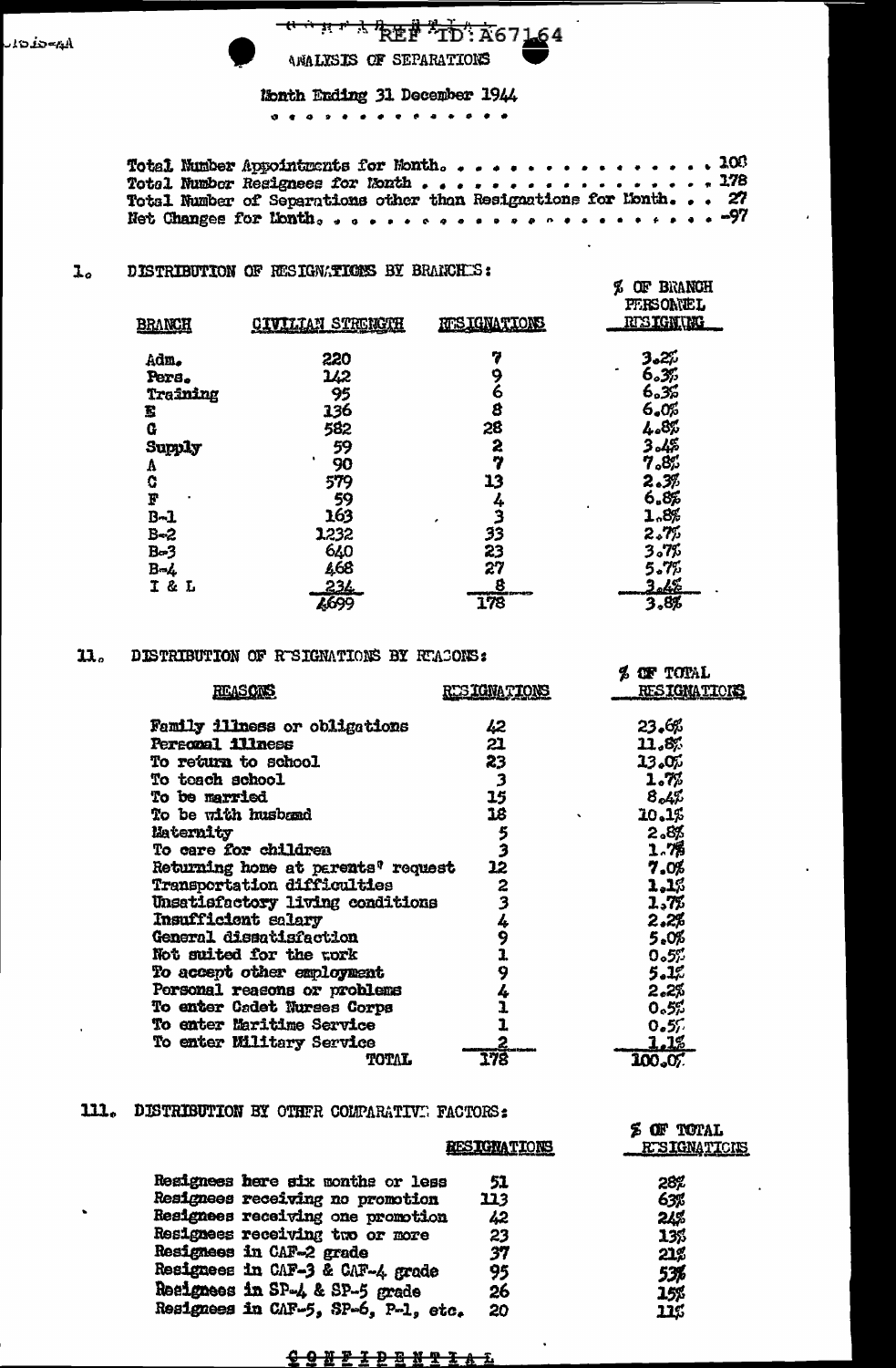**SPSTS-AA** ÷.

# CONSEED PLAY / 164

ANALYSIS OF SEPARATIONS

Week Ending 23 December 1944

. . . *. . . .* . . . . . *.* .

Total Number Appointments for Week . . . . . . . 19  $\bullet$  $\bullet$ 42 4 Net Change for Week, ................... -27

 $\mathbf{I}$ 

### $\mathbf{L}_{\mathbf{a}}$ DISTRIBUTION OF RESIGNATIONS BY BRANCHES:

| HRANCH           | <u>CIVILIAN STRENCTH</u> | <b>RESIGNATIONS</b> | \$<br><b>ERAKCH</b><br>œ<br><b>PERSONNEL</b><br><b>RESIGNITE</b> |
|------------------|--------------------------|---------------------|------------------------------------------------------------------|
| Adm.             | 225                      | 0                   | O                                                                |
| <b>Reco.</b>     | 146                      | 4                   | 3.7%                                                             |
| Training         | 121                      | Û                   | Ο                                                                |
| E                | 136                      |                     | 0,8%                                                             |
| G                | 581                      | 8                   | 1.3%                                                             |
| Supply           | 59                       | 1                   | 1.7%                                                             |
| А                | 90                       | 2                   | 2,2%                                                             |
| C                | 581                      | 5                   | 0.85                                                             |
| F                | 58                       | 0                   |                                                                  |
| $B-1$            | 162                      | O                   | O                                                                |
| <b>B=2</b>       | 1219                     | 7                   | 0.6%                                                             |
| $B - 3$          | 638                      | $\bullet$           | 0.9%                                                             |
| $B - 4$          | 472                      | 5                   | 1.0%                                                             |
| <b>I &amp; L</b> | 235                      |                     | <u>1,3%</u>                                                      |
| TOTAL            | 4723                     | 42                  | 0.8%                                                             |

# 11. DISTRIBUTION OF RESIGNATIONS BY REASONS:

| <b>REASONS</b>                      | <b>RESIGIATIONS</b> | <b><i>&amp; OF TORAL</i></b><br><b>RESIGNATIONS</b> |
|-------------------------------------|---------------------|-----------------------------------------------------|
| Family illuoss or obligations       | 12                  | 28.6%                                               |
| <b>Personal illness</b>             | 4                   | 9.6%                                                |
| <b>To return to school</b> .        | 3                   | 7.1%                                                |
| <b>To be married</b>                |                     | 9.6%                                                |
| To be with husband                  |                     | 7.1%                                                |
| Maternity                           |                     | 2.4%                                                |
| To care for child                   |                     | 2,4%                                                |
| Dissatisfied with living conditions | 2                   | 4.8%                                                |
| Dissatisfied with salary            | 3                   | 7.15                                                |
| Generally dissatisfied              |                     | 7.1%                                                |
| Transportation difficulties         | 1                   | 2.4%                                                |
| To return home at parents' request  | 2                   | 4.7%                                                |
| To accept another position          | 2                   | 4.7%                                                |
| Personal reasons.                   |                     | 2.4%                                                |
| TIMAL                               | 42                  | 100.0%                                              |

# 111. DISTRIBUTION BY OFHER COMPARATIVE FACTORS:

|                                     | <b>RESIGIATIONS</b> | S OF TOTAL<br><b>RESIGNATIONS</b> |
|-------------------------------------|---------------------|-----------------------------------|
| Resignees here six months or less   |                     | 5%                                |
| Resignees receiving no promotion    | 21                  | 50%                               |
| Resignees receiving one promotion   | 18                  | 43%                               |
| Resignees receiving the or nore     |                     | 7%                                |
| Resignees in CAF-2 grade            |                     | 19%                               |
| Resignees in CAF-3 & CAF-4 grade    | 27                  |                                   |
|                                     | 5                   | 12\$                              |
| Resignees in CAF-5, SP-6, P-1, etc. |                     | 5%                                |
| Resignees in SP-4.& SP-5 grade      |                     | 64%                               |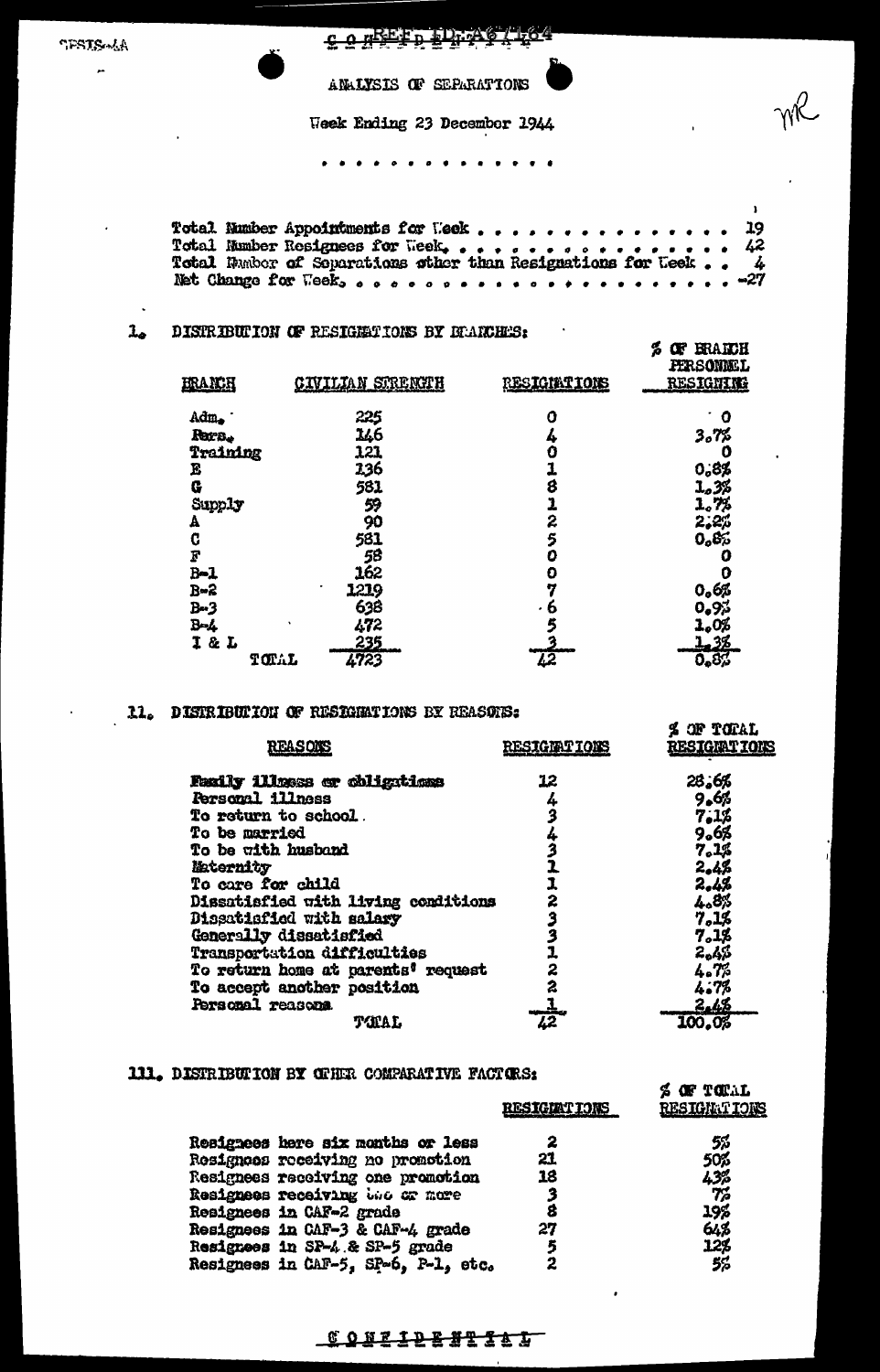**SANE 5BREF TD-A@164** 

SPSIS-4A

me

ANALYSIS OF STPARATIONS

Week Ending 16 December 1944

### . . . . . . . . . . . . . .

Total Number Appointments for Week . . . . . . . 24  $\bullet$ 43  $\ddot{\mathbf{9}}$ Net Change for Week, ..................... -28  $\bullet$ 

#### DISTRIBUTION OF RESIGNATIONS BY BRANCHES:  $\mathbf{L}_{\bullet}$

|                |                          |                     | <b>BRANCH</b><br>Œ<br>Б<br>PERSONNEL |
|----------------|--------------------------|---------------------|--------------------------------------|
| <b>BRANCH</b>  | <u>CIVILIAN STRENGTH</u> | <b>RESIGNATIONS</b> | <b>RESIGNING</b>                     |
| Adm.           | 223                      |                     | 0.4%                                 |
| Pers.          | 148                      | O                   |                                      |
| Training       | 124                      | J,                  | 0.8%                                 |
| ß              | 137                      | 4                   | 3.0%                                 |
| Ġ              | 587                      | 12                  | 2.0%                                 |
| Supply         | 60                       | 0                   |                                      |
| A              | 92                       | Э                   | 3.2%                                 |
| Ġ              | 588                      | 4                   | 0.7%                                 |
| F              | 58                       | ı<br>Ö              | 1.7%                                 |
| $B-1$          | 161                      |                     | O                                    |
| B <sub>2</sub> | 1220                     | 47                  | 0.6%                                 |
| $B-3$          | 641                      |                     | 0.8%                                 |
| $B = 4$        | 479                      |                     | 0.8%                                 |
| 16<br>L        | <u> 236</u>              |                     | <u>0.4%</u>                          |
|                | 4754<br><b>TOTAL</b>     | 43                  | 0.9%                                 |

## 11. DISTRIBUTION OF RUSIGMATIONS BY RUASONS:

| <b>REASONS</b>                     | <b>RES) CNATIONS</b> | OF TOTAL<br><b>RESIGNATIONS</b> |
|------------------------------------|----------------------|---------------------------------|
| Family illness or obligations      | 16                   | 37%                             |
| Personal illness                   | 6                    | 14\$                            |
| To return to school                | $\boldsymbol{\beta}$ |                                 |
| To teach school                    | 2                    | 第第                              |
| To be married                      | 2                    | 5\$                             |
| To be with husband                 | 5                    | 12\$                            |
| Maternity                          |                      |                                 |
| To care for child                  | Ч                    | $\frac{28}{28}$                 |
| General dissatisfaction            | 2                    | 5%                              |
| To return home at parents' request |                      | 7%                              |
| Personal reasons                   |                      | 2%                              |
| To enter Military Service          |                      | 2%                              |
| <b>TOTAL</b>                       |                      |                                 |

### 111. DISTRIBUTION BY OTHER COMPARATIVE FACTORS:

|                                      | <b>RISJGNATIONS</b> | 79 UF TUTAL<br><b>RESIGNATIONS</b> |
|--------------------------------------|---------------------|------------------------------------|
| Resigness hare six months or less    | 17                  | 408                                |
| Resignees receiving no pronotion     | 25                  | 58%                                |
| Resignees receiving one promotion    | 11                  | 26%                                |
| Resignees receiving two or more      | راه                 | 16%                                |
| Resignees in CAF-2 grade             | 10                  | 23%                                |
| Resignees in CAF-3 & CAF-4 grade     | 19                  | 448                                |
| Resignees in SP-4 & SP-5 grade       |                     | 16%                                |
| Resigness in CAP-5, SP-6, P-1, etter |                     | 16%                                |

# <del>101229333115</del>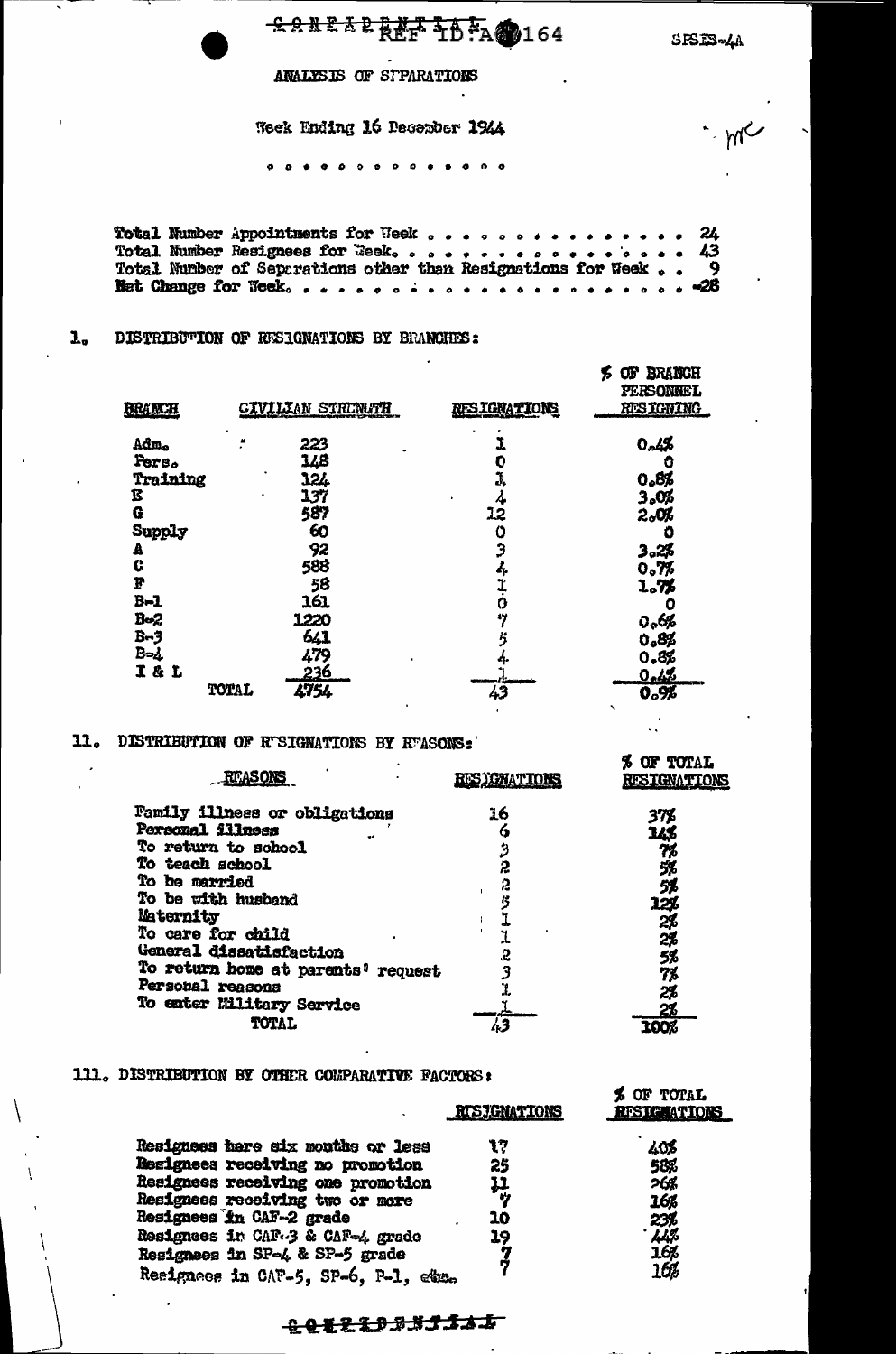

ANALYSIS OF SEPARATIONS Teek Ending 9 December 1944

REF ID:A67164

. . . . **. .** . . . . . . .

 $.28$  $.44$ 9 

### $\mathbf{I}_\circ$ DISTRIBUTION OF RESIGNATIONS BY BRANCHES:

| <b>BRANCH</b> | <b>CIVILIAN STRENGTH</b> | <b>RTSIGNATIONS</b> | <b>BRANCH</b><br>OF<br>B<br>PERSONNEL<br>RESIGNING |
|---------------|--------------------------|---------------------|----------------------------------------------------|
| Adm.          | 217                      | 2                   | 0.9%                                               |
| Pers.         | 146                      | 3                   | 2.0%                                               |
| Training      | 130                      | ŋ                   |                                                    |
| Е             | 138                      | 0                   | 0                                                  |
| Ġ             | 593                      | 8                   | 1.3%                                               |
| Supply        | 59                       | 1                   | 1,7%                                               |
| V             | 93                       | 0                   | ٥                                                  |
| Ġ             | 590                      | $\boldsymbol{z}$    | 0.38                                               |
| P             | 60                       | 1                   | 1.7%                                               |
| $B = 1$       | 160<br>٠                 | 2                   | 1.25                                               |
| $B=2$<br>e.   | 1227                     | 10                  | 0.8%                                               |
| $B-3$         | 644                      | Ŝ                   | 1.2%                                               |
| $B - 4$       | زاذي                     | 6                   | 1.25                                               |
| I & L         | 238                      |                     | 0.85                                               |
|               | <b>IT80</b><br>TOTAL     | 44                  | 0.9%                                               |

## 11. DISTRIBUTION OF RESIGNATIONS BY REASONS:

| REASONS                              | <b>RUSIGNATIONS</b> | OF TOTAL<br><u>ke sjonaltjons</u> |
|--------------------------------------|---------------------|-----------------------------------|
| <b>Family illness or obligations</b> |                     | 16.0%                             |
| Personal illness                     |                     | 11.4%                             |
| To return to school                  |                     | 21.4%                             |
| To be married                        | 5                   | 11.43                             |
| To be with husband                   |                     | ୨.୦%                              |
| Maternity                            | 2                   | 4.5%                              |
| To care for children                 |                     | 2.3%                              |
| General dissatisfaction              |                     | 9.0%                              |
| Not suited for work                  |                     | 2.3%                              |
| To return home at paronts' request   |                     | 6.8%                              |
| To accept another position           |                     | 9.0%                              |
| Personal reasons                     |                     | 2.3%                              |
| <b>To enter Maritime Service</b>     |                     | 2.35                              |
| To enter Illitary Service            |                     | <u>2.3%</u>                       |
| TOTAL                                | 46                  | 100.08                            |

# 111. DISTRIBUTION BY OTHER COLPARATIVE FACTORS:

|                                            | <b>RISIGNATIONS</b> | OF TOTAL<br>%<br><b>RUSIGNATIONS</b> |
|--------------------------------------------|---------------------|--------------------------------------|
| Resignees here six months or less          | 13                  | 30%                                  |
| Resignees receiving no promotion           | 27                  | 61%                                  |
| Resignees receiving one promotion          | 13                  | 30%                                  |
| Resignees receiving two or more promotions | 4                   | بہو.                                 |
| Resignees in CAF-2 grade                   | 8                   | 18%                                  |
| Resignees in CAF-3 & CAF-4 grade           | 21                  | 49%                                  |
| Resignees in SP-4 & SP-5 grade             |                     | 20 <sub>b</sub>                      |
| Resignees in CAF-5, SP-6, P-1, stc.        |                     | 13%                                  |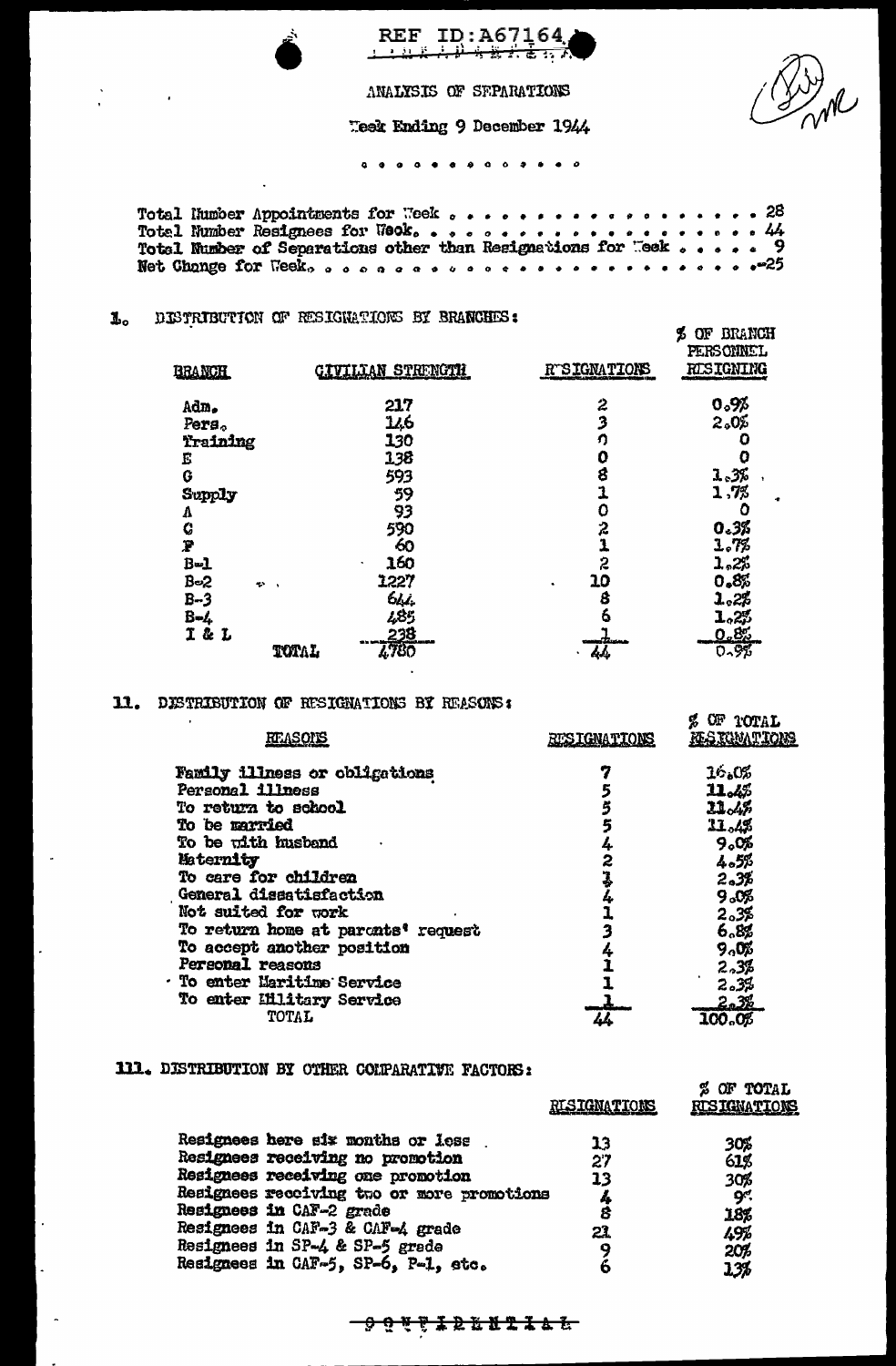| ාතය 230.8 | <b>REF ID: A67162</b>                                                                                                                                                                                                 | <b>Transport</b> |
|-----------|-----------------------------------------------------------------------------------------------------------------------------------------------------------------------------------------------------------------------|------------------|
|           | AUALYSIS OF SUPARATIONS                                                                                                                                                                                               |                  |
|           | week Urding 2 December 1944                                                                                                                                                                                           |                  |
|           |                                                                                                                                                                                                                       |                  |
|           | Total Humber Appointments for Teek 49<br>Total Humber Resignets for Week neared as a concert of 36<br>Total Humber of Separations tther than Resignations for Week 5<br>Not Change for Heek cypressencesses cooperate |                  |

### **OISTRIBUTION OF RESIGNATIONS BY BRANCHES:**  $\mathbf{L}$ .

| <b>BRANCH</b>          | <u>CIVILIAN STRINGTH</u> |        | RESIGNATIONS | $\frac{1}{4}$<br>BriANCH<br>ΩĿ<br><b>PTESCHMEL</b><br><u>ntsightng</u> |
|------------------------|--------------------------|--------|--------------|------------------------------------------------------------------------|
|                        |                          |        |              |                                                                        |
| Adm.                   | 217                      |        | 2            | 0.98                                                                   |
| Pers.                  | 149                      |        | Ï            | 0.7%                                                                   |
| Training               | 117                      |        | 3            | 2 <sub>c</sub>                                                         |
| F,                     | 138                      |        | Ō            | ю                                                                      |
| G                      | 595                      |        | 1            | 0.28                                                                   |
| Supply                 | 60                       |        | 0            |                                                                        |
| Ŀ,                     | 93                       |        | 2            | 2.1%                                                                   |
| Ċ                      | 817.<br>593              | 726    | ö            | 0.89                                                                   |
| $\boldsymbol{\hat{x}}$ | 60                       |        | S            | 3ء3                                                                    |
| $B-1$                  | $94\%$<br>167            | 176    | 2            | 1,2%                                                                   |
| $R = 2$                | 1239<br>809.,            | كى 7 ئ | 8<br>9       | 0.75                                                                   |
| $B-3$                  | 647                      | 743    | 3            | 0.5%                                                                   |
| $B - L$                | 492<br>8õ<br>970.        |        |              | 2.25                                                                   |
| I & L                  | 237<br>$90\%$            | 252    |              |                                                                        |
| TOTAL                  | 4804                     |        | 38           | ್ಮಕ್ಕ                                                                  |

# 11. DISTRIBUTION OF RESIGNATIONS BY REASONS:

| 瓩ASONS                        | <b>ETGIGNATIONS</b> | OF TOTAL<br><u>h SIGNATIONS</u> |
|-------------------------------|---------------------|---------------------------------|
| Family illness or obligations | 11                  | 29.0%                           |
| Personal illness              | 61                  | 18,4%                           |
| Returning to school           |                     | 10.5%                           |
| b be married                  |                     | 8.0%                            |
| To be with husband            | 17                  | 18,45                           |
| th ternity                    |                     | 2.68                            |
| General dissetiafaction       |                     | 2,6\$                           |
| Disatisfied with solary       |                     | 2.6%                            |
| To sccept another position    |                     | 2.65                            |
| fersonal circumstances        |                     | -22                             |
| <b>TOTAL</b>                  |                     |                                 |

# 111. DISTURBUTION BY OTHER CONPARETIVE PACTORS:

|                                     |                     | <b>% OF TOTAL</b>   |
|-------------------------------------|---------------------|---------------------|
|                                     | <u>FFSXGNATIONS</u> | <b>RUSIGNATIONS</b> |
| Jesignees here six months or less   | LL.                 | 37.0%               |
|                                     |                     |                     |
| Ruingneen receiving no promotion    | 25                  | 66.05               |
| Redgnees receiving one promotion    | 8                   | بهجوا والأهم        |
| Redgness roughing two or noro       |                     | <b>2: 02:</b>       |
| Restrèss in SAF-2 grade             | – 10                | 26.0                |
| Resignees in CAF-3 & CAY-4 grade    | $20 -$              | 52.0                |
| Resignees in SP-4 & SP-5 grade      | 4                   | $30 - 0.5$          |
| Resignees in CAF-5, ST-6, P-1, etc. |                     | 10. W               |

<u> 1412.2436</u>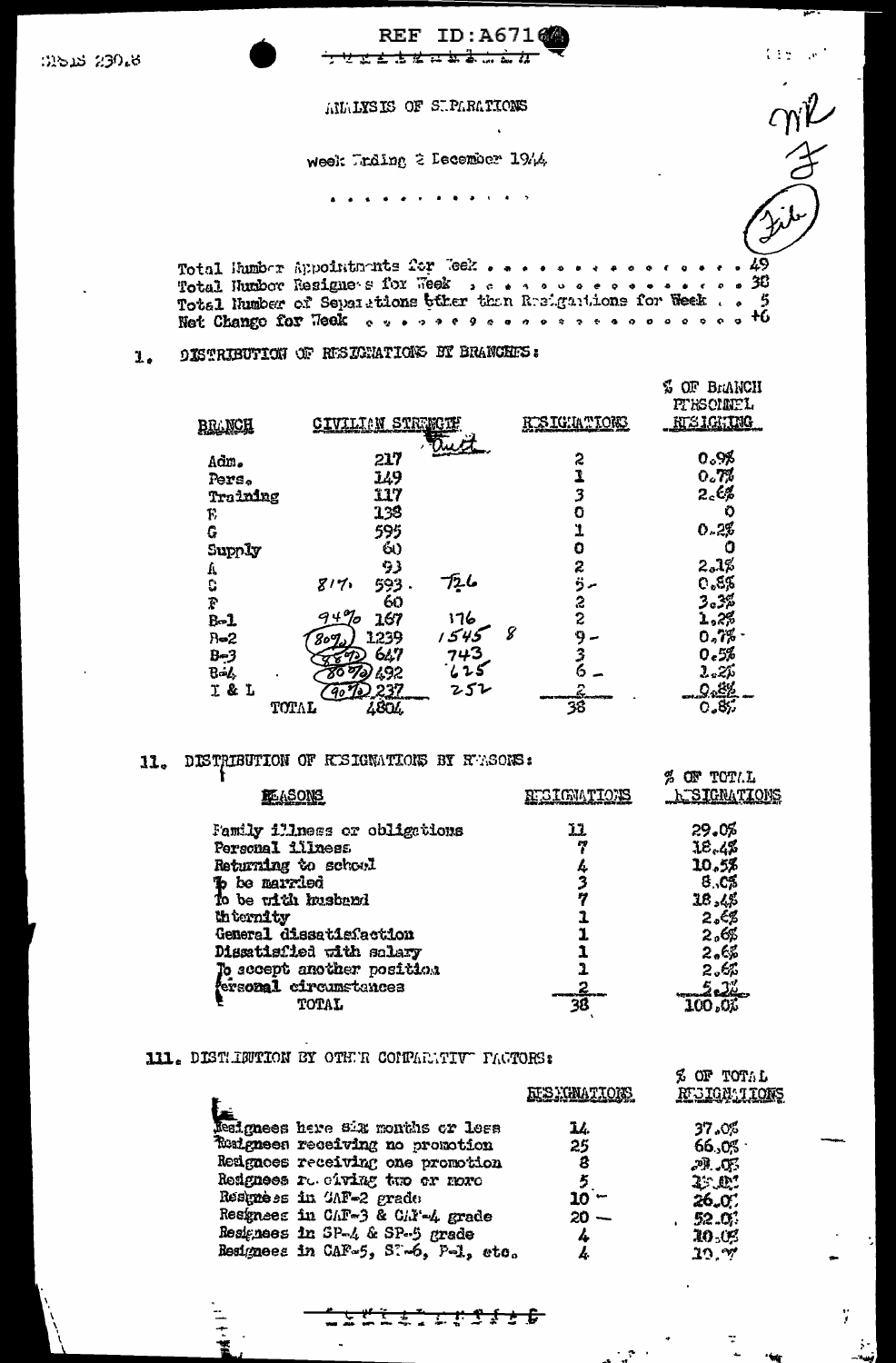

SPSIS 230.8

# CONFIDENTIAL-

vm2

 $SPS=4A$ 

ANALYSIS OF STPARATIONS

Month Ending 30 November 1944

Total Number Appointments for Month . . . . . . . . . . . . . 115<br>Total Number Resignees for Month . . . . . . . . . . . . . . 150 Total Number of Separations other than Resignations for Month. 21 

## I. DISTRIBUTION OF RESIGNATIONS BY BRANCHES:

| <b>BRANCH</b> |       | STRENGTH<br><b>CIVILIAN</b> | <b>RESIGNATIONS</b> | % OF BRANCH<br>PRSONIEL<br><b>DECIGEING</b> |
|---------------|-------|-----------------------------|---------------------|---------------------------------------------|
| Adm.          |       | 218                         | 4                   | 1.8%                                        |
| Pers.         |       | 147                         | 7                   | 4.7%                                        |
|               |       |                             |                     |                                             |
| Training      |       | 107                         | 5                   | 4.7%                                        |
| E             |       | 138                         | 3                   | 2,2%                                        |
| $\mathbf{G}$  |       | 598                         | 15                  | 2.5%                                        |
| Supply        |       | 59                          | o                   | $\mathbf 0$                                 |
| A             |       | 93                          | 3                   | <b>8.2%</b>                                 |
| C             |       | 593                         | 21                  | 3.5%                                        |
| F             |       | 59                          | 3                   | $5 - 97$                                    |
| $B-1$         |       | 167                         | 4                   | 3.0%                                        |
| $B-11$        |       | 1242                        | 33                  | 2.67                                        |
| $B-111$       |       | 648                         | 22                  | 3.2%                                        |
| $B - 17$      |       | 492                         | 24                  | 4.9%                                        |
| I & L         |       | 235                         | 6                   | 2.5%                                        |
|               | TOTAL | 4796                        | 150                 | 3.1%                                        |

## II. DISTRIBUTION OF RESIGNATIONS BY REASONS:

| <b>REASONS</b>                | <b>RESIGNATIONS</b> | <b>% OF TOTAL</b><br><b>RESIGNATIONS</b> |
|-------------------------------|---------------------|------------------------------------------|
| Family illness or obligations | 36                  | 24.0%                                    |
| Personal illness              | 32                  | 21.3%                                    |
| <b>To teach school</b>        | 2                   | 1.3%                                     |
| To return to school           | 14                  | 9.3%                                     |
| To be married                 | 12                  | 8.0%                                     |
| <b>To be with husband</b>     | 26                  | 17.3%                                    |
| To care for children          | 1                   | 0.7%                                     |
| Maternity                     | 6                   | 4.0%                                     |
| Dissatisfied with salary      | ı                   | 0.7%                                     |
| General Dissatisfaction       | 2                   | 1.5.                                     |
| Transportation Difficulties   | 1                   | 0.7%                                     |
| To accept another position    | 6                   | 5.3%                                     |
| To enter Military Service     |                     | 2.7%                                     |
| To join Nurses Cadet Corps    | ı                   | 0.7%                                     |
| Personal reasons              | 7                   | <u>4.7%</u>                              |
| TOTAL                         | 150                 | 100.0%                                   |

## III. DISTRIBUTION BY OTHER CONPARATIVE FACTORS:

|                                     | <b>RESIGNATIONS</b> | % OF TOTAL<br><b>RESIGNATIONS</b> |
|-------------------------------------|---------------------|-----------------------------------|
| Resignees here six months or less   | 83                  | 55,3%                             |
| Resignees receiving no promotion    | 87                  | 58.0%                             |
| Resignees receiving one promotion   | 39                  | 26.0%                             |
| Resignees receiving two or more     | 24                  | 16,0%                             |
| Resignees in CAF-2 grade            | 26                  | 17.3%                             |
| Resignees in CAF-3 & CAF-4 grade    | 71                  | 47.5%                             |
| Resignees in SP-4 & SP-5 grade      | 27                  | 18,0%                             |
| Resignees in CAF-5, SP-6, P-1, etc. | 26                  | 17.3%                             |

# $\begin{array}{cccccccccccccc} C & C & E & E & I & D & E & E & I & I & I & I \\ \hline \end{array}$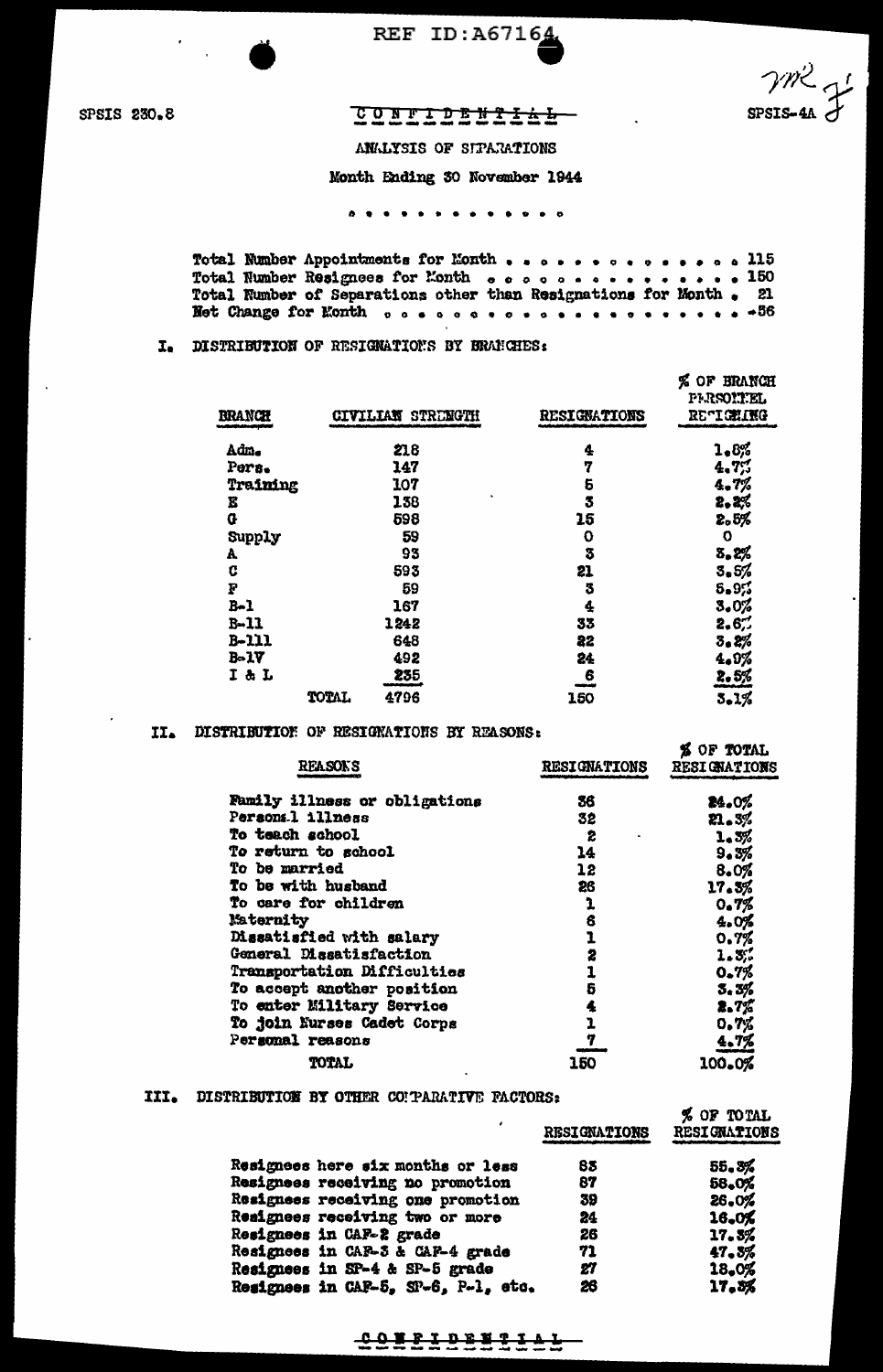REF ID: A67164

SPSIS 230.8

)<br>′ 1<br>′ 1 SPSIS-4A

 $Y$ </u>

ANALYSIS OF SEPARATIONS

Week Ending 25 November 1944

. . . **. . . . . . . . . . .** 

Total Number Appointments for Week  $\circ\circ\circ\circ\circ\circ\circ\circ\circ\circ\circ\circ\circ\circ\circ\circ\circ\cdot\circ\cdot\circ\cdot\cdot\cdot$ Net Change for Neek case of ore or a second was a second 25

## I. DISTRIBUTION OF RESIGNATIONS BY BRANCHES:

| <b>BRANCH</b> |       | CIVILIAN STRENGTH | <b>RESIGNATIONS</b> | Á.<br>OF BRANCH<br><b>PERSONNEL</b><br><b>RESIGNING</b> |
|---------------|-------|-------------------|---------------------|---------------------------------------------------------|
|               |       |                   |                     |                                                         |
| Adm.          |       | 219               | $\mathbf{o}$        | 0                                                       |
| Pers.         |       | 147               | 2                   | 1.4%                                                    |
| Training      |       | 99                | 2                   | 2.0%                                                    |
| E             |       | 139               | O                   | $\mathbf 0$                                             |
| Q             |       | 596               | 7                   | 1.2%                                                    |
| Supply        |       | 60                | 0                   | $\mathbf 0$                                             |
| Α             |       | 21                | 1                   | 4.7%                                                    |
| C             |       | G69               | S                   | 0.3%                                                    |
| F             |       | 58                | O                   | $\circ$                                                 |
| $B-1$         |       | 167               | 2                   | 1.8%                                                    |
| $B - 11$      |       | 1241              | 6                   | 0.5%                                                    |
| B-111         |       | G49               | 6                   | 0.9%                                                    |
| $D-1V$        |       | 494               | 5                   | 1.0%                                                    |
| I & L         |       | 235               | 0                   | $\circ$                                                 |
|               | TOTAL | 4794              | œ<br>33             | 0.7%                                                    |

## II. DISTRIBUTION OF RESIGNATIONS BY REASONS:

| <b>REASONS</b>                |    | OF<br><b>TOTAL</b><br>RESIGNATIONS RESIGNATIONS |
|-------------------------------|----|-------------------------------------------------|
| Family illness or obligations | 3  | 9.1%                                            |
| Ill health                    | 10 | 30.0%                                           |
| To return to school           | z  | 6.0%                                            |
| To be married                 | 3  | 9.3%                                            |
| To be with husband            | 10 | 30.0%                                           |
| Maternity                     | 3  | 9.0%                                            |
| General Dissatisfaction       |    | 5.3%                                            |
| <b>Enter Military Service</b> |    | 3.3%                                            |
| <b>TOTAL</b>                  | 33 | 100.0%                                          |

# III. DISTRIBUTION BY OTHER CONPARATIVE FACTORS:

| Resignees here six months or less<br>13<br>40.0%<br>Resignees receiving no promotion<br>15<br>45.0%<br>Resignoes receiving one promotion<br>13<br>40.0%<br>Resignees receiving two or more promotions<br>5<br>15.0%<br>Resignees in CAF-2 grade<br>5<br>15.0%<br>Resignees in CAF-3 & CAF-4 grade<br>15<br>45.0%<br>Resignees in SP-4 & SP-5 grade<br>25.0%<br>8<br>Resignees in CAF-5, SP-6, P-1, etc.<br>$\overline{e}$<br>15.0%<br><b>TOTAL</b><br>33 |  | RESIGNATIONS RESIGNATIONS | % OF TOTAL |
|----------------------------------------------------------------------------------------------------------------------------------------------------------------------------------------------------------------------------------------------------------------------------------------------------------------------------------------------------------------------------------------------------------------------------------------------------------|--|---------------------------|------------|
|                                                                                                                                                                                                                                                                                                                                                                                                                                                          |  |                           |            |
|                                                                                                                                                                                                                                                                                                                                                                                                                                                          |  |                           |            |
|                                                                                                                                                                                                                                                                                                                                                                                                                                                          |  |                           |            |
|                                                                                                                                                                                                                                                                                                                                                                                                                                                          |  |                           |            |
|                                                                                                                                                                                                                                                                                                                                                                                                                                                          |  |                           |            |
|                                                                                                                                                                                                                                                                                                                                                                                                                                                          |  |                           |            |
|                                                                                                                                                                                                                                                                                                                                                                                                                                                          |  |                           |            |
|                                                                                                                                                                                                                                                                                                                                                                                                                                                          |  |                           |            |
|                                                                                                                                                                                                                                                                                                                                                                                                                                                          |  |                           | 100.0%     |

<u>CONFIDBURIAL</u>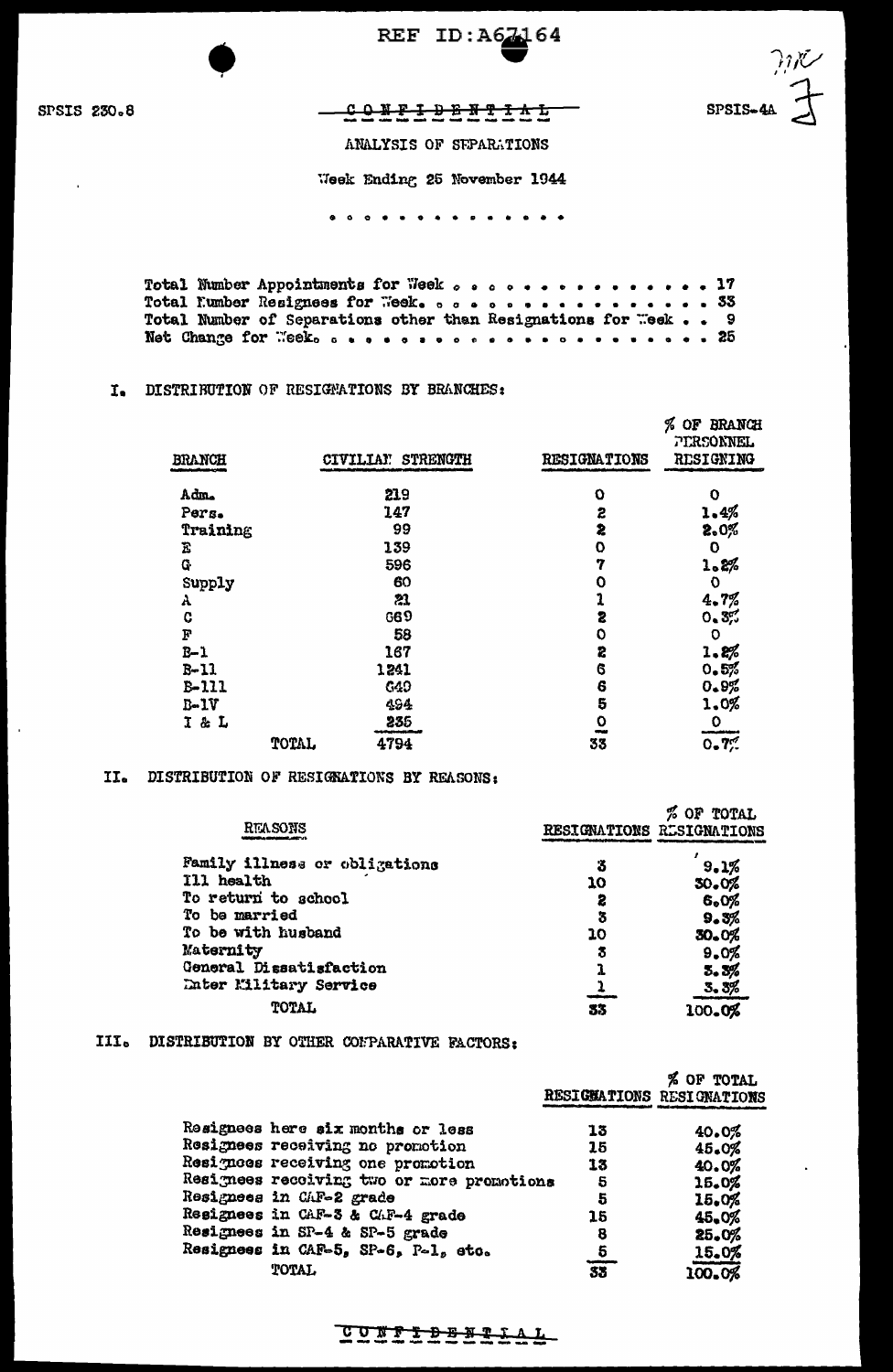

REF ID: A67164



SPSIS 230.8

## <del>COREIDBRITTE</del>

ATALYSIS OF SIPARATIONS

Week Ending 18 November 1944

. . . **. . .** . . . . . . .

Total Humber Appointments for Week . . . . . . . . . . . . . 23 Total Number Resignees for Wesk coopersections of the coopersistics. Total Eunber of Separations other than Resignations for Week . . . 2 

## I. DISTRIBUTION OF RESIGNATIONS BY BRANCHES:

| $\blacksquare$<br><b>BRANCH</b> |       | CIVILIAN STRENGTH | <b>RESIGNATIONS</b> | %<br>OF BRANCH<br>PERSONNEL<br>RESIGNING |
|---------------------------------|-------|-------------------|---------------------|------------------------------------------|
| Adm.                            |       | 216               | 1                   | 0.5%                                     |
| Pers.                           |       | 149               | 2                   | 1.3%                                     |
| Training                        |       | 97                | O                   | O                                        |
| F                               |       | 139               | 1                   | 0.7%                                     |
| G                               |       | 603               | 4                   | 0.7%                                     |
| Supply                          |       | 51                | ٥                   | 0                                        |
| A                               |       | 21                | O                   | $\mathbf 0$                              |
| C                               |       | 672               | 4                   | 0.6%                                     |
| F                               |       | 58                | ŋ                   | 0                                        |
| $B - 1$                         |       | 168               | O                   | $\mathbf 0$                              |
| $B-11$                          |       | 1251              | 6                   | 0.5%                                     |
| $B - 111$                       |       | 652               | 5                   | 0.8%                                     |
| $B-1V$                          |       | 497               | 6                   | 1.2%                                     |
| I & L                           |       | 235               | ı                   | 0.4%                                     |
|                                 | TOTAL | 4819              | <b>SMA</b><br>30    | 0.6%                                     |

### II. DISTRIBUTION OF RESIGEATIONS BY REASONS:

|                               |                     | % OF TOTAL          |
|-------------------------------|---------------------|---------------------|
| <b>REASONS</b>                | <b>RESIGNATIONS</b> | <b>RESIGNATIONS</b> |
|                               |                     |                     |
| Family illness or obligations | 18                  | 40.0%               |
| Ill health                    | г                   | 6.7%                |
| To return to school           | 5                   | 16.7%               |
| To be married                 | 2                   | 6.6%                |
| To be with husband            | 4                   | 13.3%               |
| Maternity                     | 2                   | 6.7%                |
| Transportation Difficulties   |                     | 3.3%                |
| Personal Reasons              | 2                   | 6.7%                |
| TOTAL                         | 30                  | 100.0%              |

## III. DISTRIBUTION BY OTHER COMPARATIVE FACTORS:

|                                            | <b>RESIGNATIONS</b> | % OF TOTAL<br><b>RESIGEATIONS</b> |
|--------------------------------------------|---------------------|-----------------------------------|
| Resignees here six months or less          | 18                  | 60.0%                             |
| Resignees receiving no promotion           | 17                  | 57.0%                             |
| Resignees receiving one promotion          | 10                  | 33.0%                             |
| Resignees receiving two or more promobions | 3                   | 10.0%                             |
| Resignees in CAF-2 grade                   | 4                   | 13.0%                             |
| Resignees in CAF-3 & CAF-4 grade           | 19                  | 63.0%                             |
| Resignees in SP-4 & SP-5 grade             | 5                   | 17.0%                             |
| Resignees in CAF-5, SP-6, P-1, etc.        | 2                   | 7.0%                              |
| <b>TOTAL</b>                               | 30                  | 100.0%                            |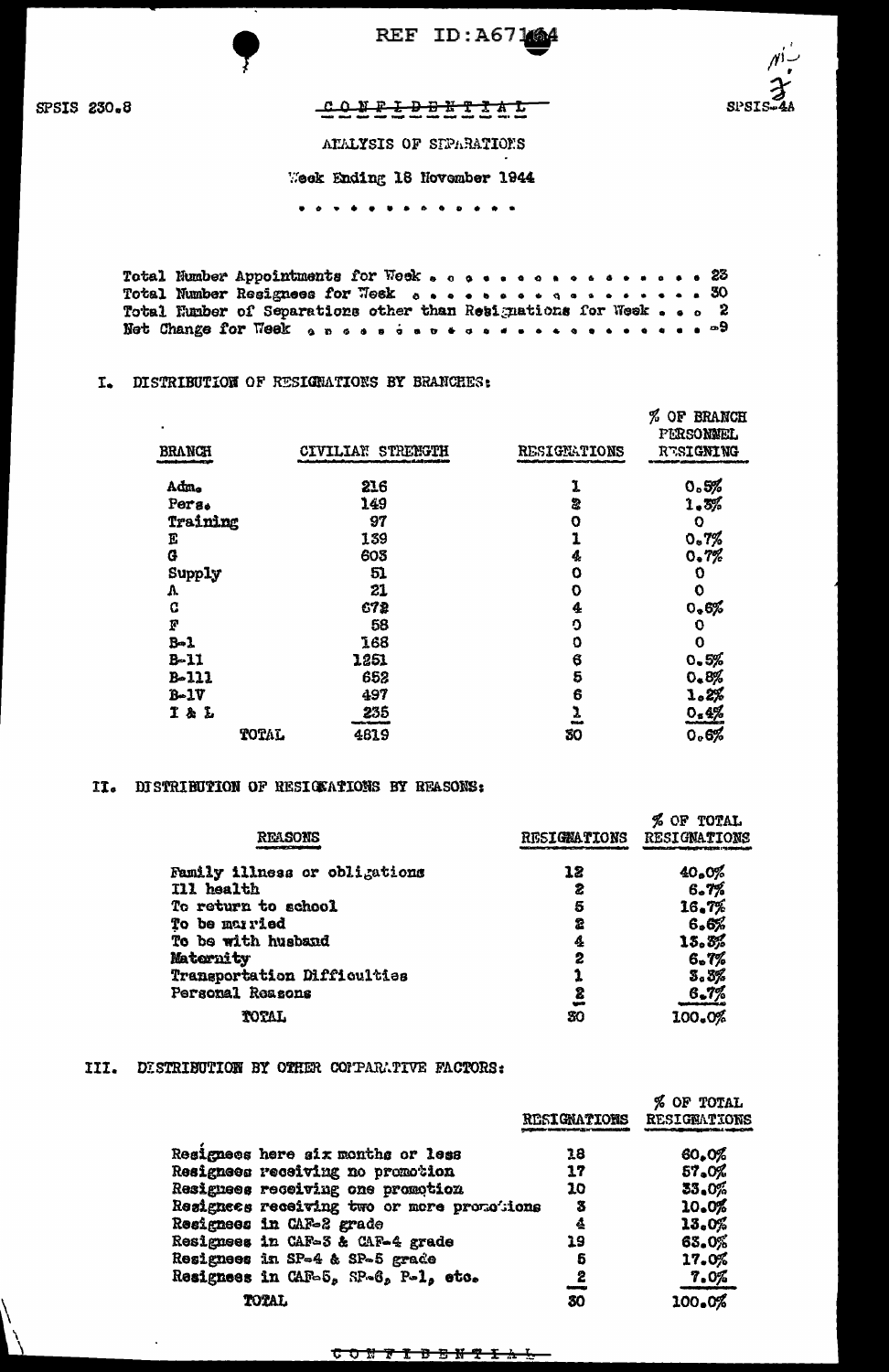| 79 S | ID:A67164<br>REF                  |
|------|-----------------------------------|
| â    | ANALYSIS OF SEPARA HOUS           |
|      | Week Ending 11 November 1944      |
|      | $\blacksquare$<br>.<br>$^{\circ}$ |

 $n \sim$ 

Total Number Appointments for Wesk coopecessors ..... Total Number of Separations other than Resignations for Well. . . . 6 Net Change for Week , a cose coopoogoooooooooooo -11

# I. DISTRIBUTION OF RESIGNATIONS BY BRANCHES:

 $\cdot$ 

| BRANCH   |       | CIVILIAN STRENGTH              | RESIGNATIONS | %<br><b>BRANCH</b><br>of<br>PTRSONNEL<br><b>RESIGNING</b> |
|----------|-------|--------------------------------|--------------|-----------------------------------------------------------|
| Adm.     |       | 221                            |              | 0.5%                                                      |
| Pers.    |       | 150                            |              | 0.6%                                                      |
| Training |       | 105                            | O            | $0 -$                                                     |
| E        |       | 141                            | J            | 0.7%                                                      |
| G        |       | 607                            | O            | 0                                                         |
| Supply   |       | 51                             | 0            | O                                                         |
| Δ.       |       | 21                             | O            | O                                                         |
| c        |       | 665                            | 4            | 0.6%                                                      |
| F        |       | 56                             | 0            | 0                                                         |
| $B - 1$  |       | 166                            | 0            | 0                                                         |
| $B - 11$ |       | 1250                           | 5            | 0.4%                                                      |
| B-111    |       | 663                            | 6            | 0.9%                                                      |
| $B-1V$   |       | 501                            | 4            | 0.8%                                                      |
| I & L    |       | 233<br><b>Artist Bandierus</b> | 3            | 1.3%                                                      |
|          | TOTAL | 4818                           | 25           | 0.5%                                                      |

# II. DISTRIBUTION OF RESIGNATIONS BY RUASONS:

| <b>REASONS</b>                | <b>RESIGNATIONS</b> | TOTAL<br>ОF<br>RESIGNATIONS |
|-------------------------------|---------------------|-----------------------------|
| Family illness or obligations | 6                   | 24.0%                       |
| 111 health                    | 8                   | $32 - 0%$                   |
| To teach school               | 1                   | 4.0%                        |
| To return to school           |                     | 4.0%                        |
| To be married                 | 3                   | 12.0%                       |
| To be with rusband            | 3                   | 22.0%                       |
| To accept another position    | 2                   | 8.0%                        |
| To enter Military Service     | 55.00               | 4.0%                        |
| <b>TOTAL</b>                  | 25                  | 100.0%                      |

## III. DISTRIBUTION BY OTHER COLPARATIVE FACTORS:

 $\mathbf{v} = \mathbf{v}$  .  $\mathbf{r}$ 

|                                            | <b>RESIGNATI W.</b> | % OF TOTAL<br>RISIGMATIONS |
|--------------------------------------------|---------------------|----------------------------|
| Resignees here six months or less          | 9                   | 36.0%                      |
| Resignees remeiving no promotion           | 18                  | 72.0%                      |
| Resignees receiving one promotión          | 4                   | 16.0%                      |
| Resignees receiving two or more promotions | 3                   | 12.0%                      |
| Resignees in CAF-2 grade                   | 7                   | 28.0%                      |
| Resignees in CAF-3 & CAF-4 grade           | 9                   | 36,0%                      |
| Resignees in SP-4 & SP-5 grade             | 4                   | 16.0%                      |
| Resignees in CAF-5, SP-6, P-1, etc.        | 5<br><b>Comment</b> | 20.0%                      |
| <b>TOTAL</b>                               | 25                  | 300.0%                     |